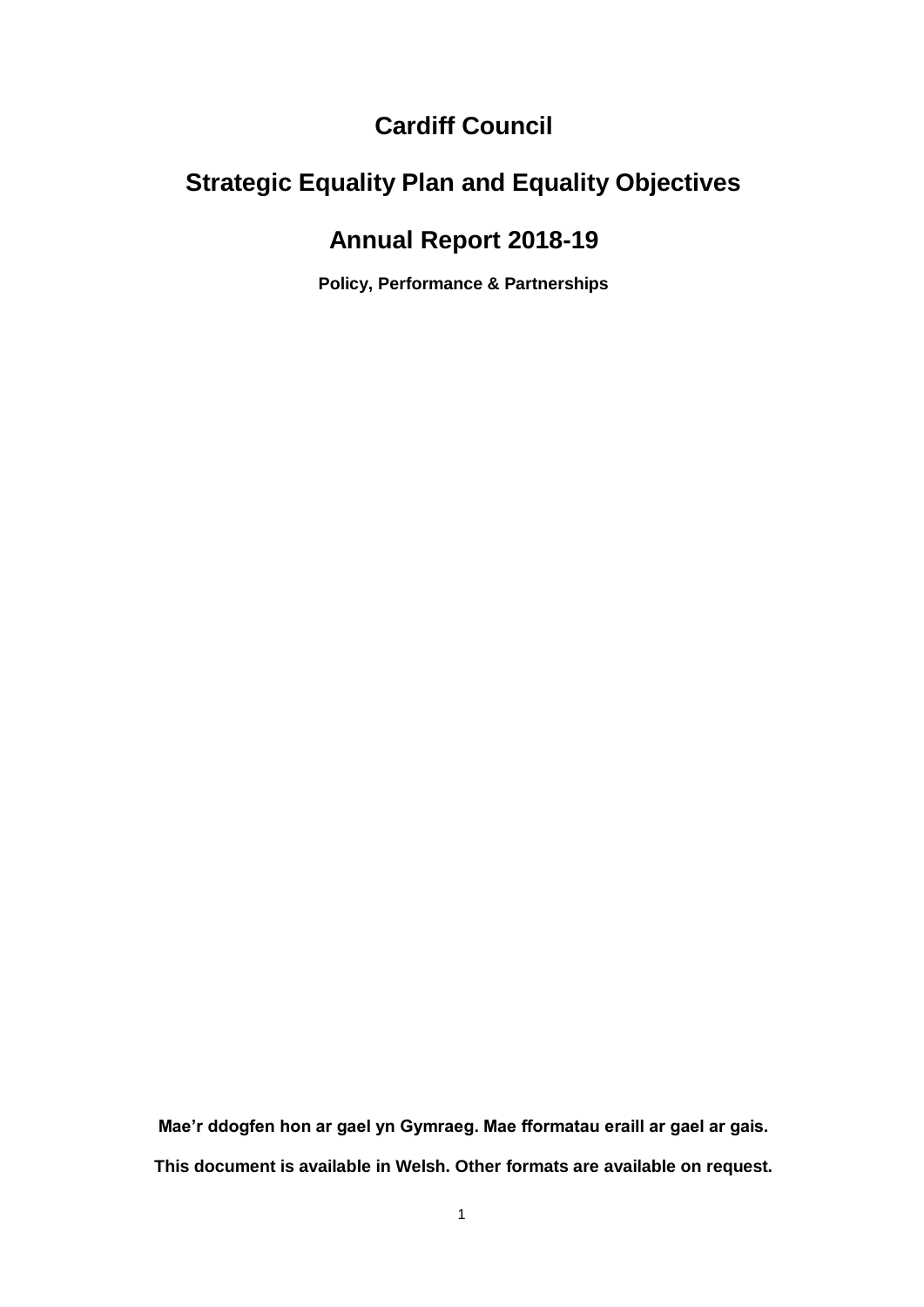## **Contents**

| <b>Introduction</b>                                                                                                             | $\overline{\mathbf{4}}$ |
|---------------------------------------------------------------------------------------------------------------------------------|-------------------------|
| <b>Strategic Equality Plan and Equality Objectives 2016-2020</b>                                                                | $5\phantom{1}$          |
| Equality Objective 1: Meet our specific equality duties and build equality<br>into everything we do                             | 6                       |
| Equality Objective 2: Support wider access to Council information and<br>environments and participation in Council services     | $\overline{7}$          |
| Equality Objective 3: Support wider citizen consultation and engagement<br>with the Council and the decisions it makes          | 9                       |
| Equality Objective 4: Support people to challenge unfair treatment                                                              | 10                      |
| Equality Objective 5: Provide support to those who may experience<br>barriers to achieving their full potential                 | 11                      |
| Equality Objective 6: Address identified pay gaps around protected<br>characteristics in our workforce                          | 13                      |
| Equality Objective 7: Build strong and cohesive communities where<br>people feel safe and able to celebrate Cardiff's diversity | 14                      |
| <b>Appendix 1: Employee Diversity Report 2019</b>                                                                               | 17                      |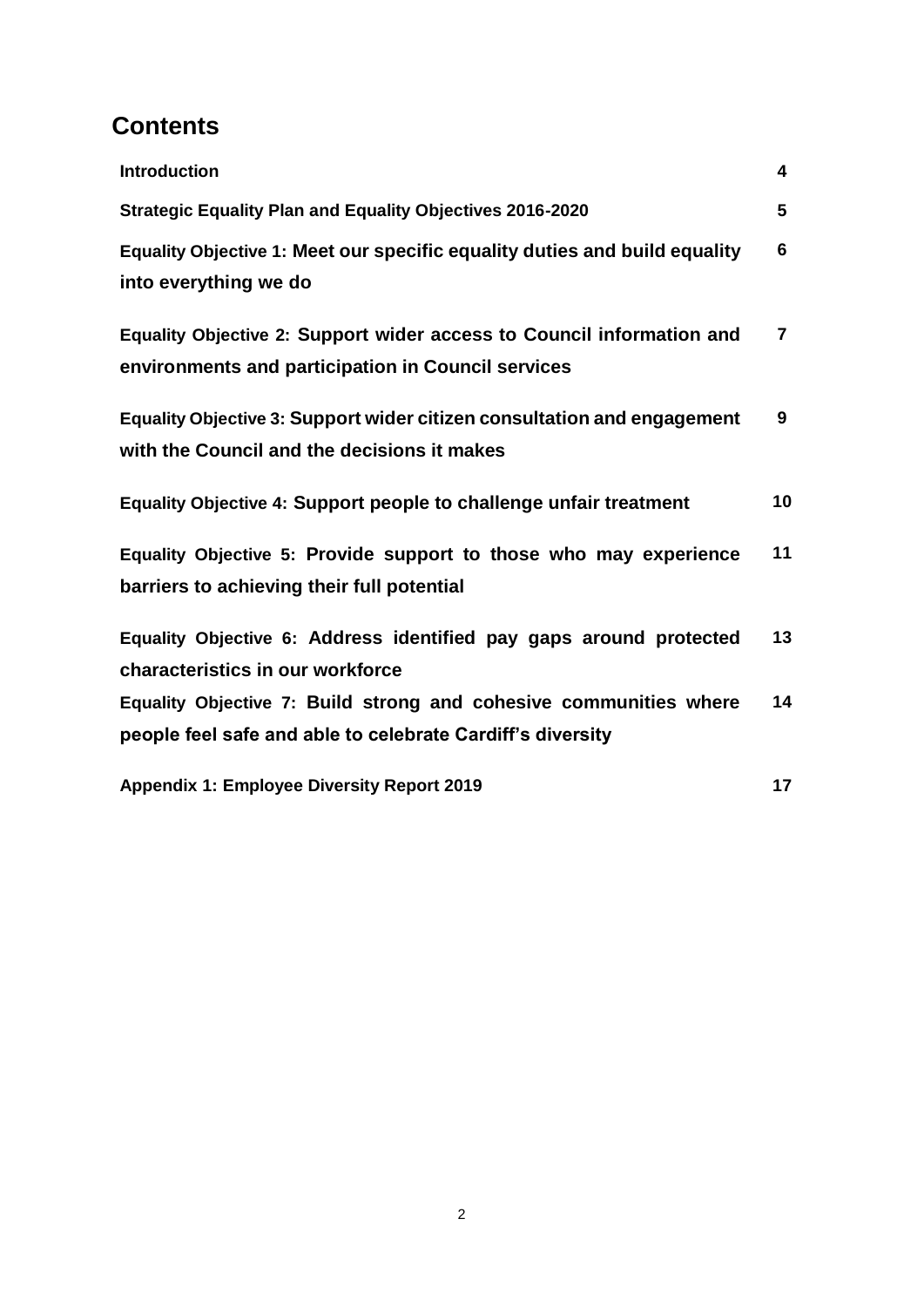#### **Foreword by Cabinet Member for Finance, Modernisation and Performance**

As portfolio holder for Equalities within Cardiff Council, I am delighted to present this year's Annual Report on Cardiff Council's Strategic Equality Plan and our Equality Objectives, covering the period between 1 April 2018 and 31 March 2019. This is the 3rd Annual Report on our Equality Objectives and Strategic Equality Plan for 2016- 2020.

Our Strategic Equality Plan sets out our commitment and objectives within this area, but it does not stand alone, it links closely with our overarching vision for a fairer and more equal Cardiff, as set out in our Capital Ambition strategy.

During 2018-19, Cardiff Council continued our strategic work to advance equality of opportunity in the face of increasing demand for quality public services, the pressures of ongoing austerity, and work to prepare for the UK's exit from the European Union.

This year's Annual Report demonstrates the sustained progress we are making against the Equality Objectives we identified in 2016. From our efforts in getting young people into employment and training, reviewing our practices as a major employer to improve representation in our workforce, to our city's participation in the Home Office's refugee resettlement scheme, our commitment to creating an inclusive, welcoming and open city is clear.

I look forward to continuing this important work in the year ahead and developing our Strategic Equality Objectives for 2020 onwards in partnership with our communities and partners across the city.

Cllr Chris Weaver

Cabinet Member for Finance, Modernisation & Performance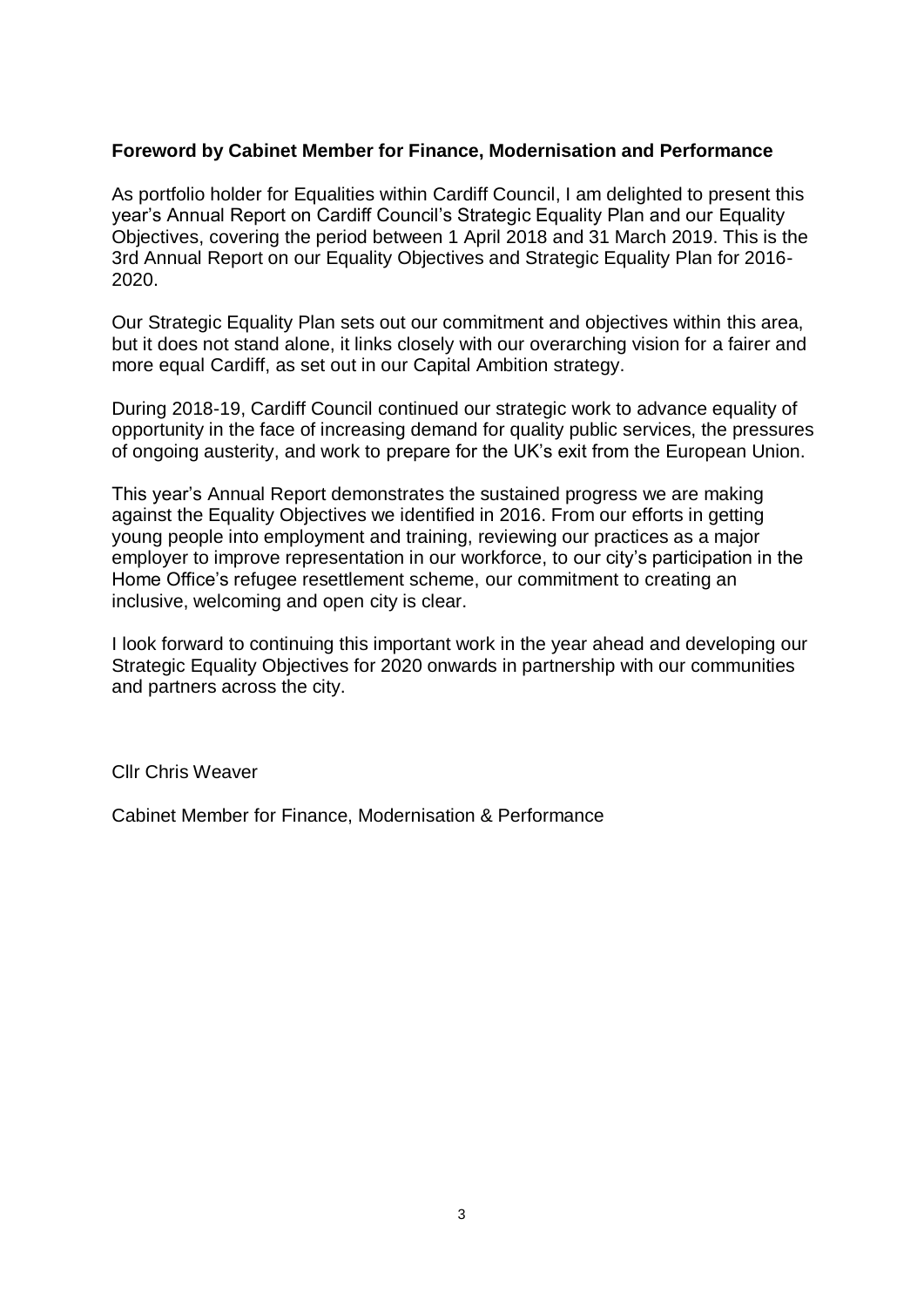## **Introduction**

In April 2016 Cardiff Council published its Strategic Equality Plan (SEP), identifying 7 Equality Objectives that the authority would measure itself against over the next four years. The objectives built on the work that had been delivered in previous Strategic Equality Plan.

As stipulated within the Welsh specific duties of the Equality Act (2010), Local Authorities are required to produce an Annual Report and publish it within 12 months of the end of the financial year. These reports outline the progress the authority has made, over a 12 month period, against the Strategic Equality Objectives identified in our Strategic Equality Plan. As well as providing this summary, the report is accompanied by equalities monitoring data for Cardiff Council's employees, enabling us to gauge the extent to which we are representative of the community we serve.

The Strategic Equality Plan sets out our equality objectives, which were developed as a result of a programme of consultation and engagement with residents from protected characteristic groups, to ensure their experiences shape our priorities and inform what we do as a council, in both service design and delivery.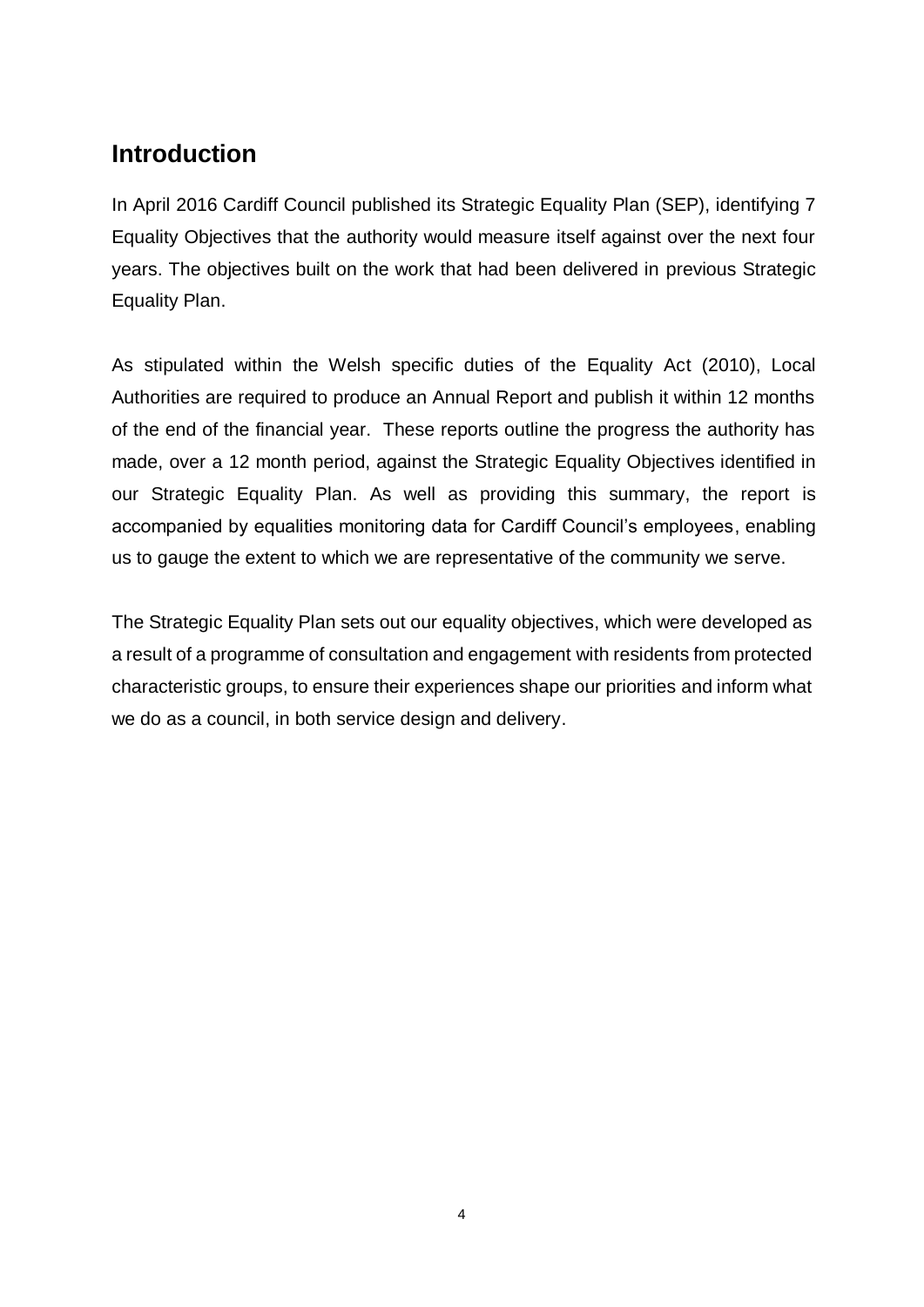#### **The Equality Objectives for 2016-2020 are:**

- 1. Meet our specific equality duties and build equality into everything we do
- 2. Support wider access to Council information and environments and participation in Council services
- 3. Support wider citizen consultation and engagement with the Council and the decisions it makes
- 4. Support people to challenge unfair treatment
- 5. Provide support to those who may experience barriers to achieving their full potential
- 6. Address identified pay gaps around protected characteristics in our workforce
- 7. Build strong and cohesive communities where people feel safe and able to celebrate Cardiff's diversity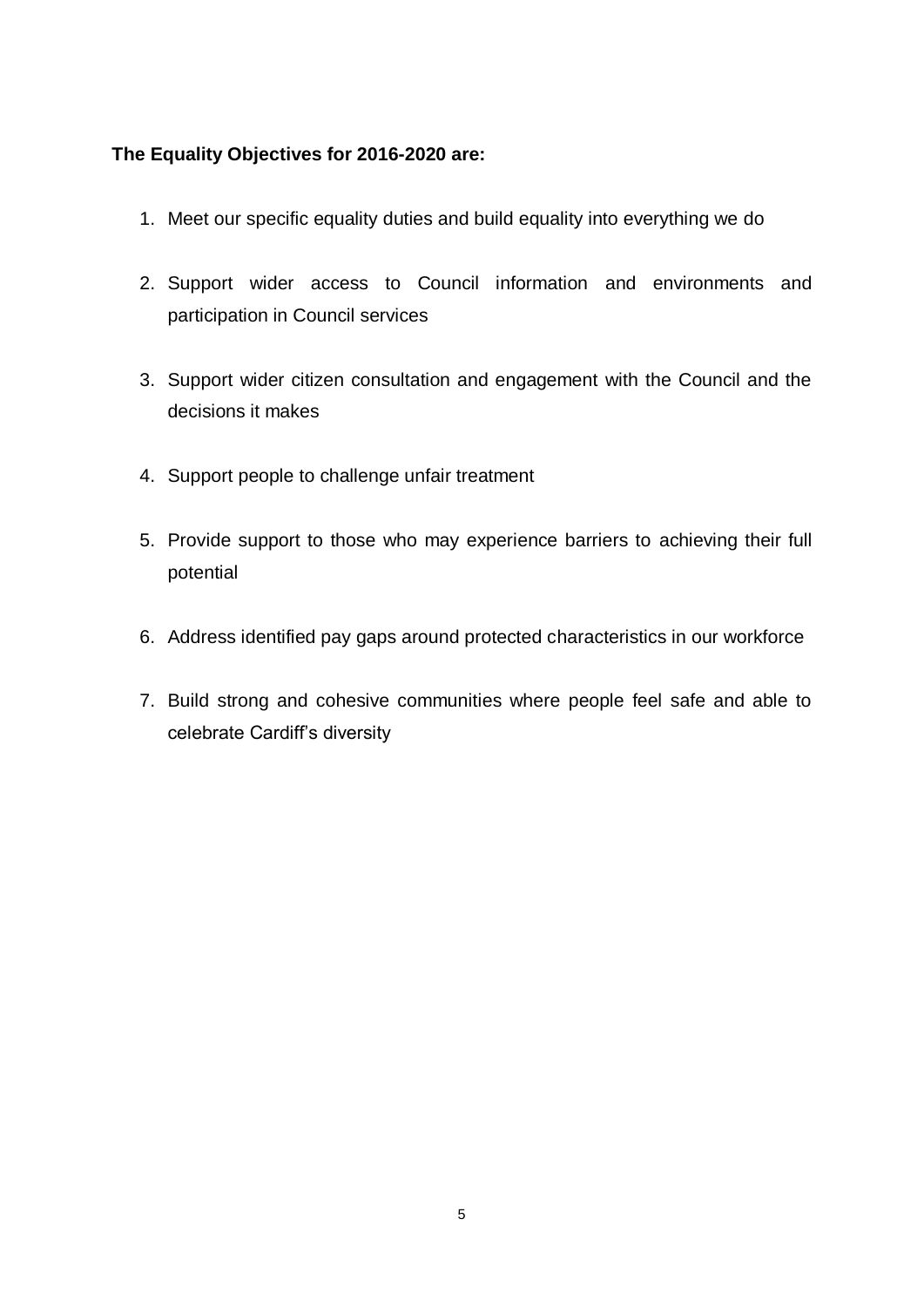# **Progress made against objectives in 2018-19**

### **Objective 1 – Meet our specific equality duties**

#### **This year we….**

- We carried out a review of our Equal Opportunities Policy Statement.
- We developed a range of equality training packages and have made these available to employees,
- We carried out a review of our Sexual Orientation Policy and made this available to employees.
- We developed a Violence against Women, Domestic Abuse and Sexual Violence Policy with New Employees Guide on Violence against Women and have made these available to all employees.
- We carried out a review of our Equality and Diversity Awareness Handbook and have made this available to all employees.
- We carried out an Equality Impact Assessment process on our budget saving and growth bid proposals.
- We produced an annual Equality Review (including employee monitoring data).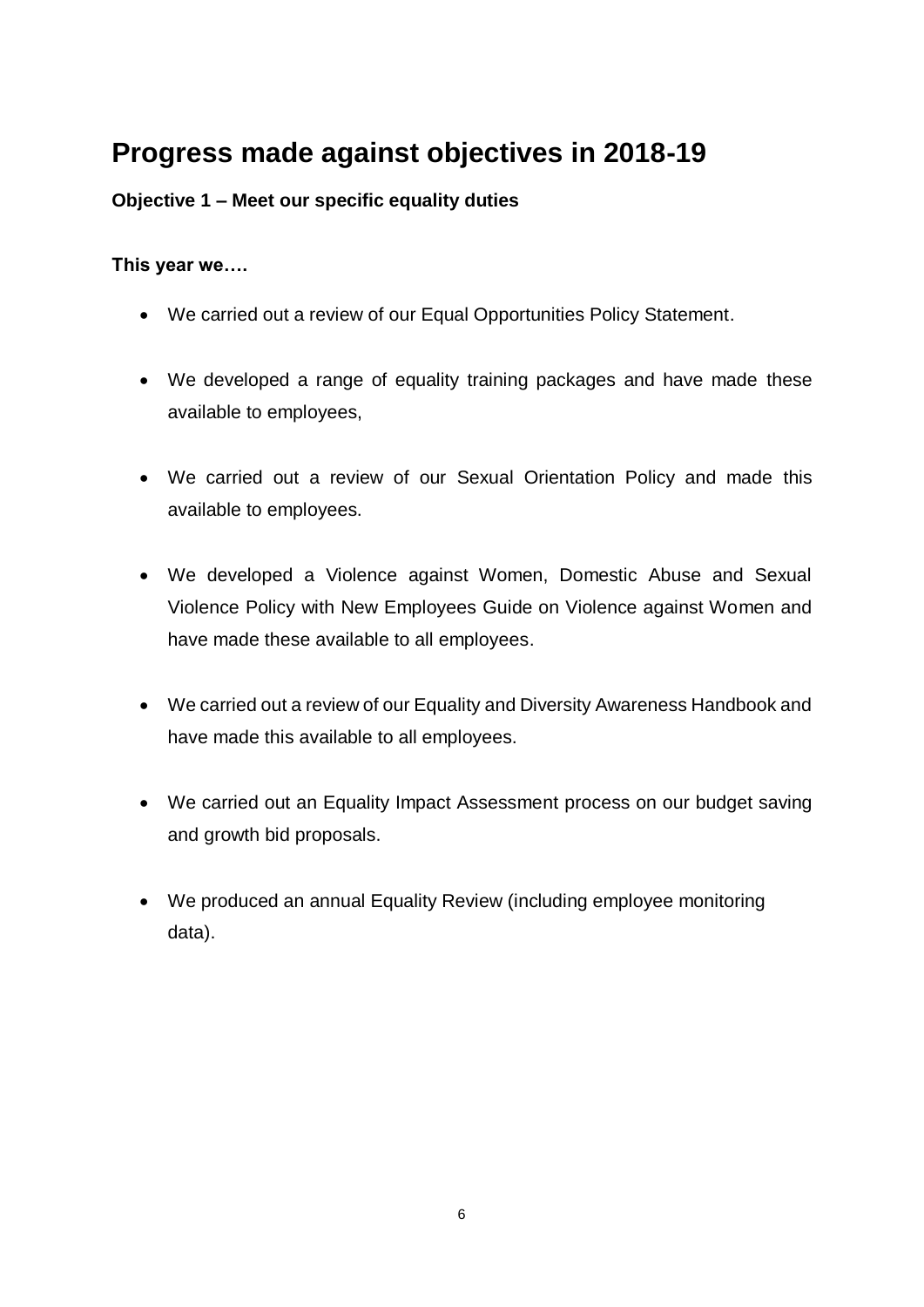## **Objective 2 – Support wider access to Council information and environments and participation in Council services**

### **This year we….**

- We provided council services at community Hubs, enabling service users to access advice and support tailored to meet local community needs.
- We developed and update the Outdoor Cardiff website to include information about parks and green spaces (including year round activities).
- Cardiff Council's Access Focus Group met on a regular basis to enable the public to input into addressing accessibility in Cardiff's built environment.
- We worked to ensure that we are compliant with the Welsh Language Standards, with regular information communicated to employees across all directorates.
- We refurbished our training academy rooms to make them more accessible for disabled employees.
- We carried out adaptations to schools to provide accessible environments for disabled pupils and staff.
- We provided disabled facilities grants to enable disabled people to remain independent within their homes.
- In partnership with GLL leisure centres, we provided sessions for disabled and women only groups to participate in leisure activities.
- We provided a mobile library service and housebound library service for those unable to access their local library.
- Building control worked with partners including Cardiff University, the Capital Quarter, Hoteliers, St Davids Hall, Central Square Developments and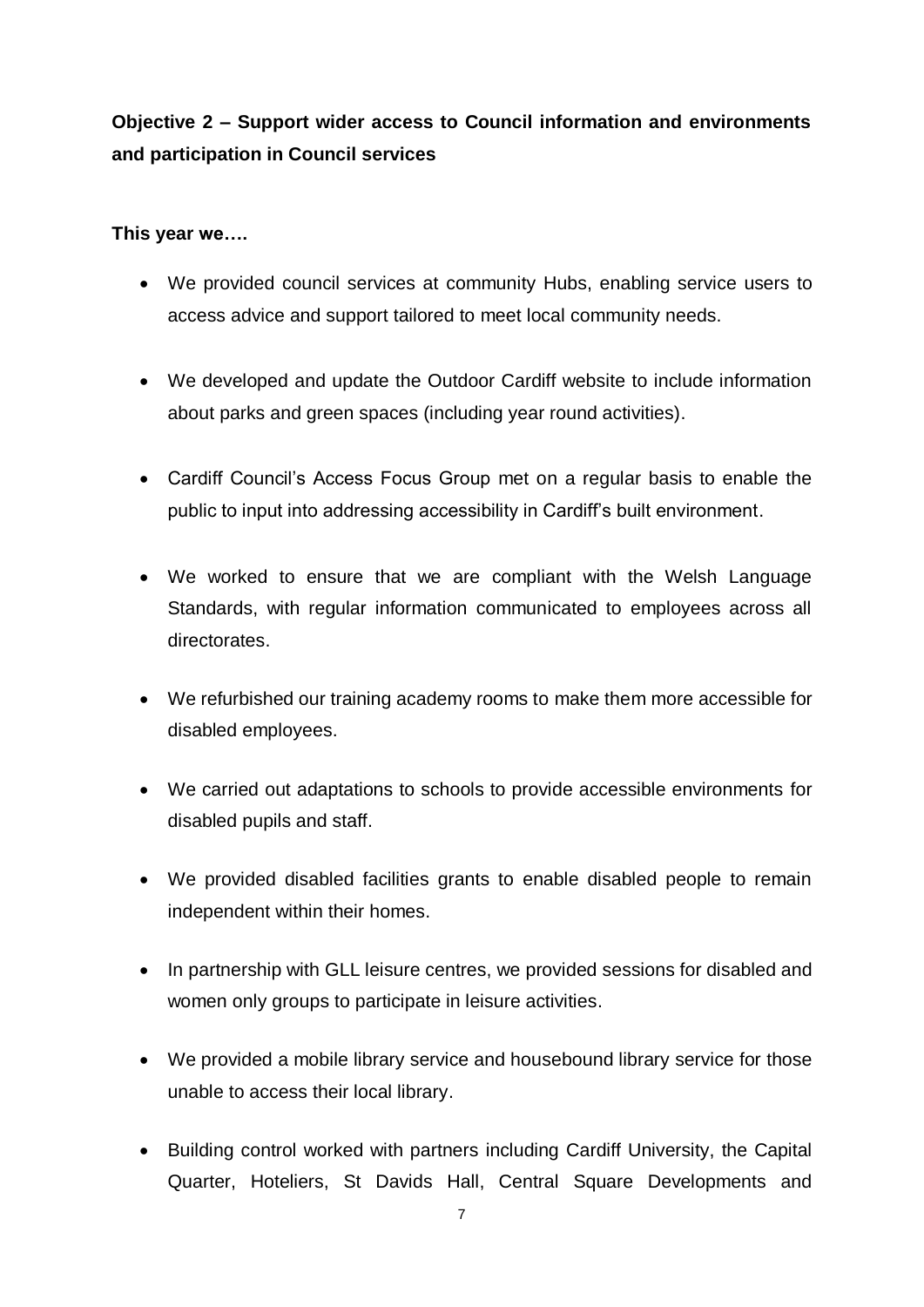Principality Stadium to ensure access considerations were built into work programmes.

 We carried out a review of our Reasonable Adjustments guidance merging this with our Attendance and Wellbeing Policy to support adjustments for employees in the workplace.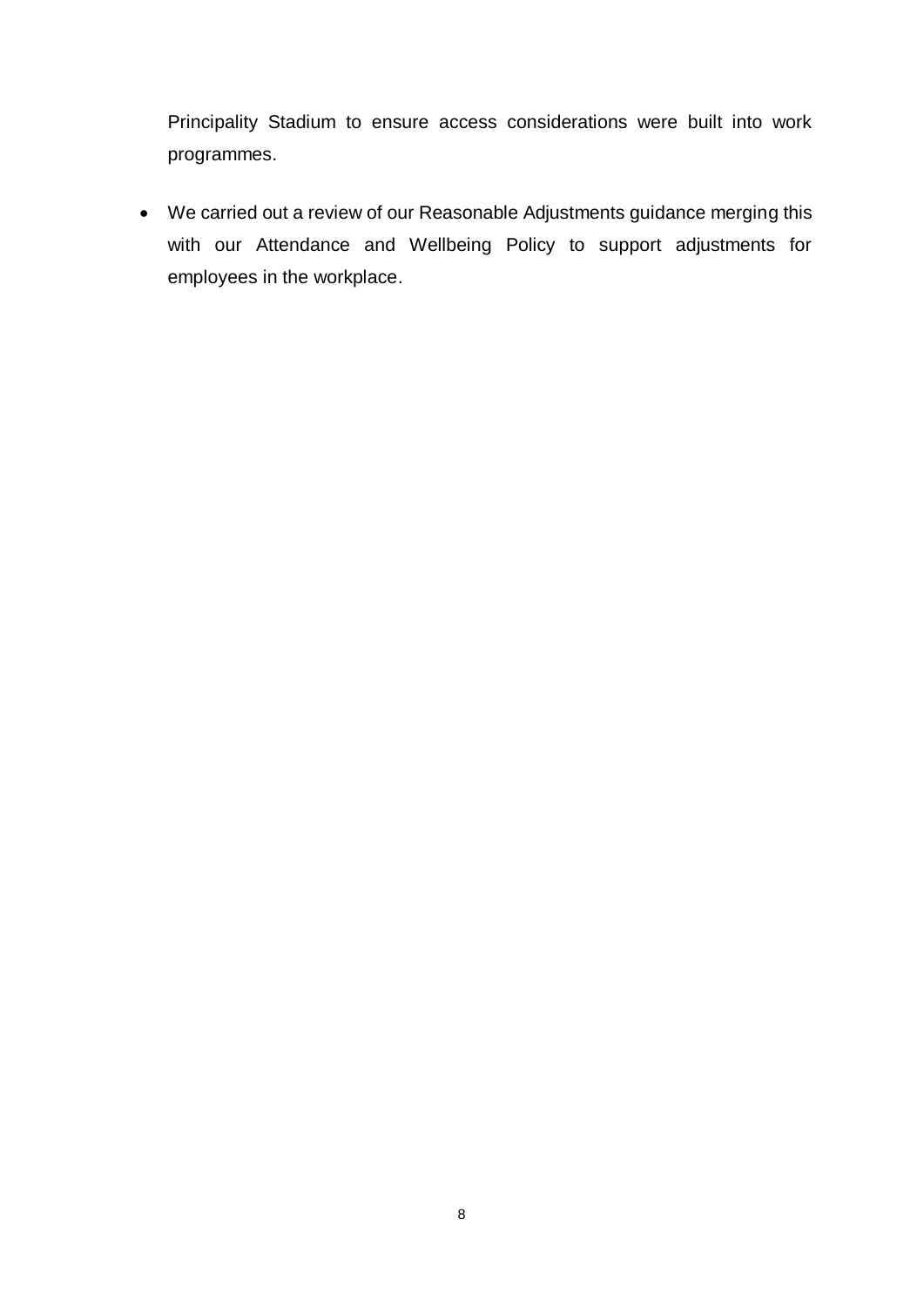**Objective 3 – Support wider citizen consultation and engagement with the Council and the decisions it makes**

#### **This year we…**

- We consulted and engaged with citizens and service users via Cardiff's Citizens Panel, Cardiff Access Focus Group, the Youth Council, Cardiff 50+ Forums, Cardiff DEAF Club and our Third Sector Partners. We also carried out numerous consultations and engagement events in community-based locations across the city, running targeted initiatives to reach young people, BAME residents and residents of the Southern Arc.
- We worked towards meeting our commitment to the British Deaf Association's BSL Charter. As part of this commitment we consulted with the deaf community of Cardiff on a regular basis through regular forums.
- We carried out our annual Ask Cardiff survey giving people living and working in Cardiff the opportunity to share their experiences of public services, both in terms of positive experiences and where things could be improved.
- We supported our Equality Employee Networks (BAME, Carers, Disability, LGBT and Women), to contribute to policy development.
- We supported Cardiff 3<sup>rd</sup> Sector Council and Diverse Cymru to undertake consultation and engagement with underrepresented groups.
- We commissioned digital stories to enable Children's Service users to tell us about their experiences of receiving services and the impact these have had in their lives.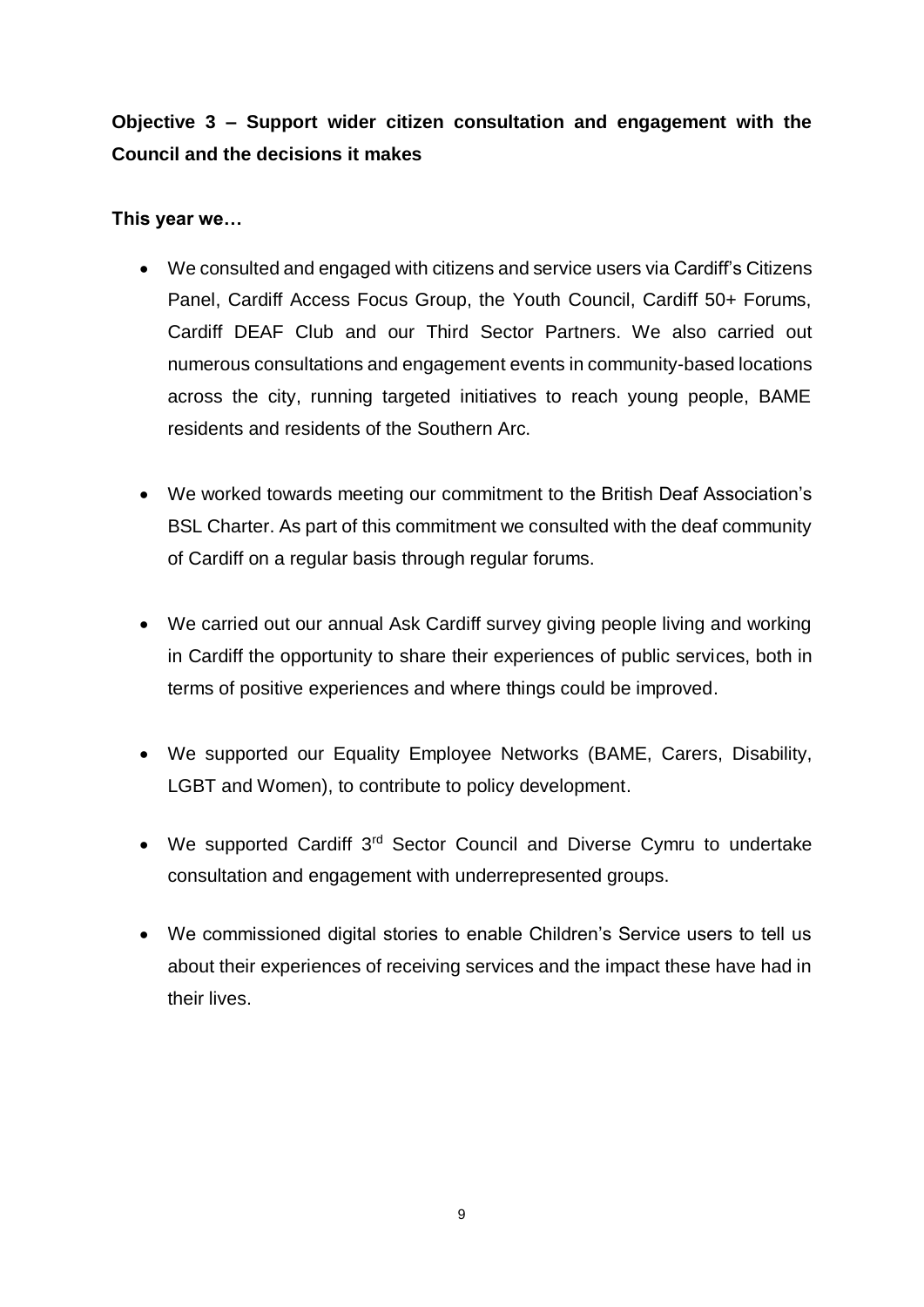### **Objective 4 – Support people to challenge unfair treatment**

#### **This year we…**

- We provided Equality Awareness training for our employees.
- We provided information on our website on hate crimes and hate incidences and how these should be reported.
- We hosted advice services within a number of our community hubs.
- We promoted our Resolution Policy to employees, which replaced our Grievance and Bullying and Harassment policies.
- We provided advice and guidance on challenging unfair treatment to employees and service users via telephone enquiries and our web and intranet sites.
- We developed a framework for senior manager and member engagement with our employee networks.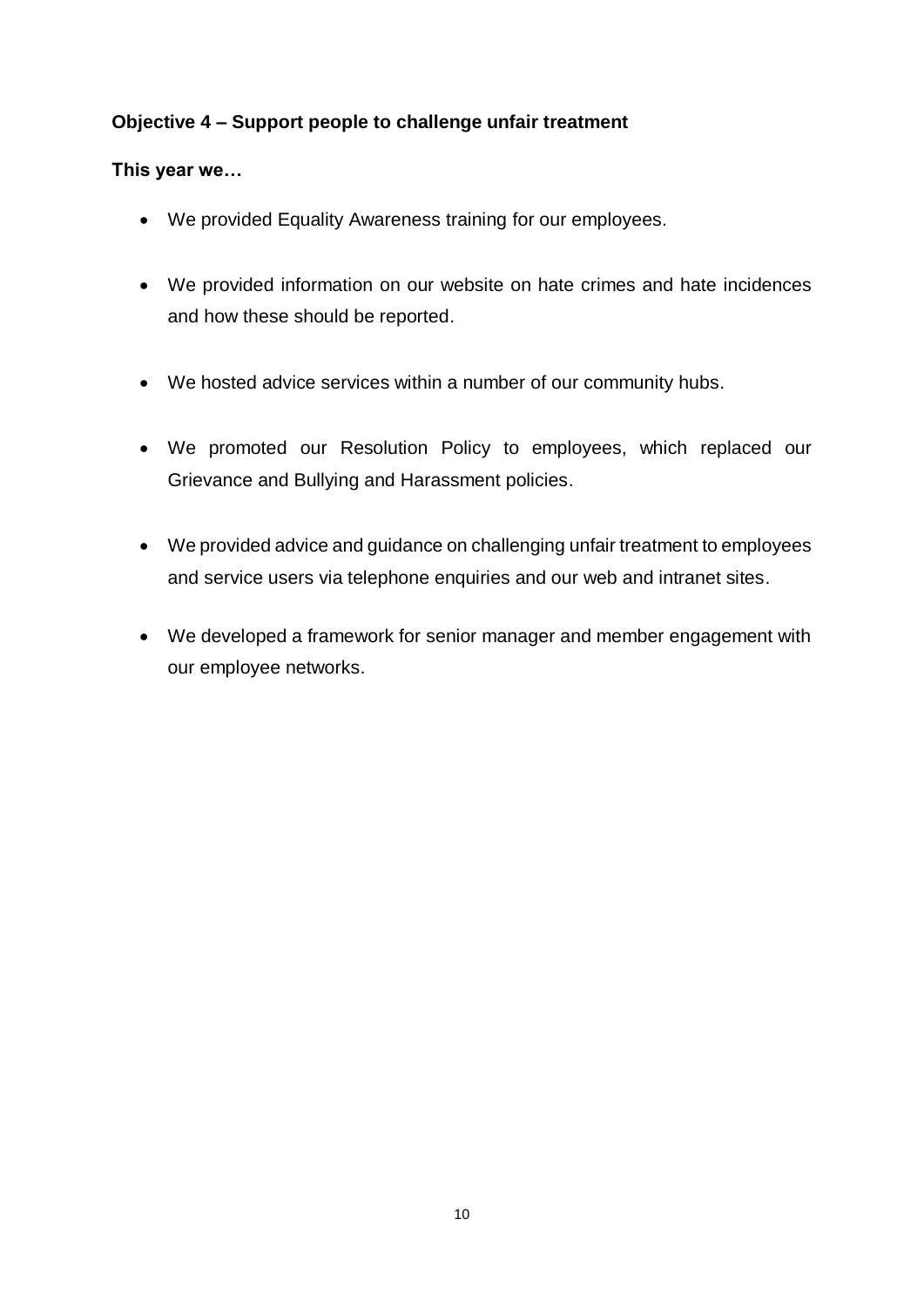## **Objective 5 – Provide support to those who may experience barriers to achieving their full potential This year we….**

- We worked with our partners to promote the 'Cardiff Commitment' and its ambition to get more of Cardiff's young people into education, employment and training.
- We promoted the Junior Corporate Apprentice scheme to young people across the city, providing apprenticeships and trainee roles across the Council.
- We carried out a Homelessness Review and published a 4 year Homelessness Strategy to help prevent homelessness and meet the housing needs of vulnerable citizens.`
- We provided training and work placement opportunities for looked after children and young people leaving council care via the Bright Start traineeship scheme.
- We carried out a review of our Recruitment and Selection Policy to ensure our processes are fair and unbiased for applicants in preparation for the launch of our new online recruitment portal.
- Our Independent Living Services visiting team worked with service users in order to maximise services and benefits that would enable independent living within their own homes
- We promoted the roll out of the 30 hour free childcare offer across Cardiff.
- We carried out a review of our Carers Policy and made this available to employees
- We are a Disability Confident Employer (Level 2 accreditation) working to ensure disabled people and those with long-term health conditions have the opportunities to fulfil their potential and realise their aspirations.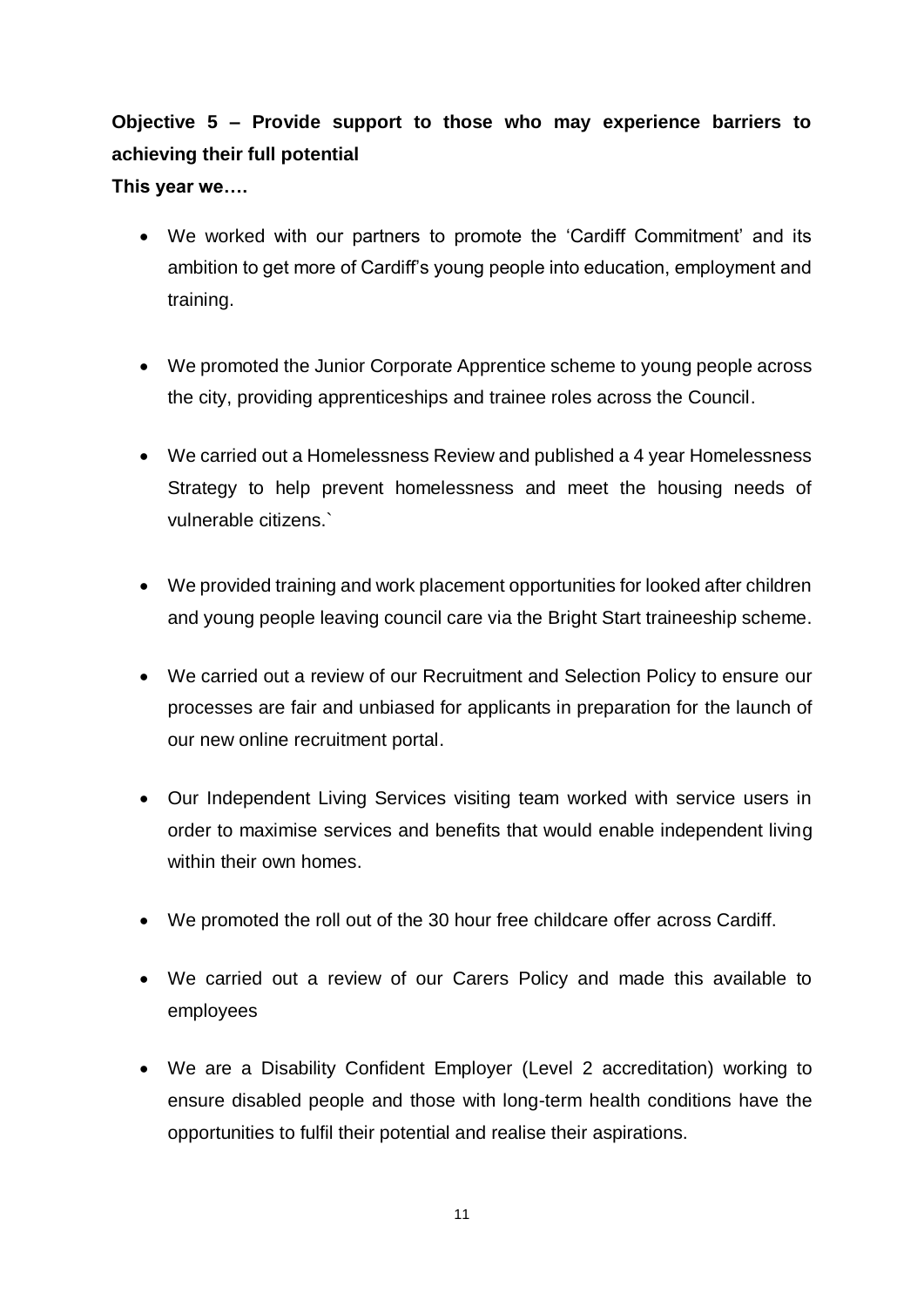- We promoted our Health and Wellbeing Directory as a one stop shop of support and information services on a wide range of Health and Wellbeing topics and made this available to employees.
- We worked with partners to promote Cardiff as a Living Wage City and provided support to organisations who wished to become Living Wage accredited employers.
- We developed a Child Friendly City Strategy to promote children's rights in everything we do.
- We worked with our colleagues in the Cardiff Partnership Board to make Cardiff a Dementia Friendly City where people affected by dementia can continue to prosper and enjoy life, with the wider community being understanding and supportive of their needs.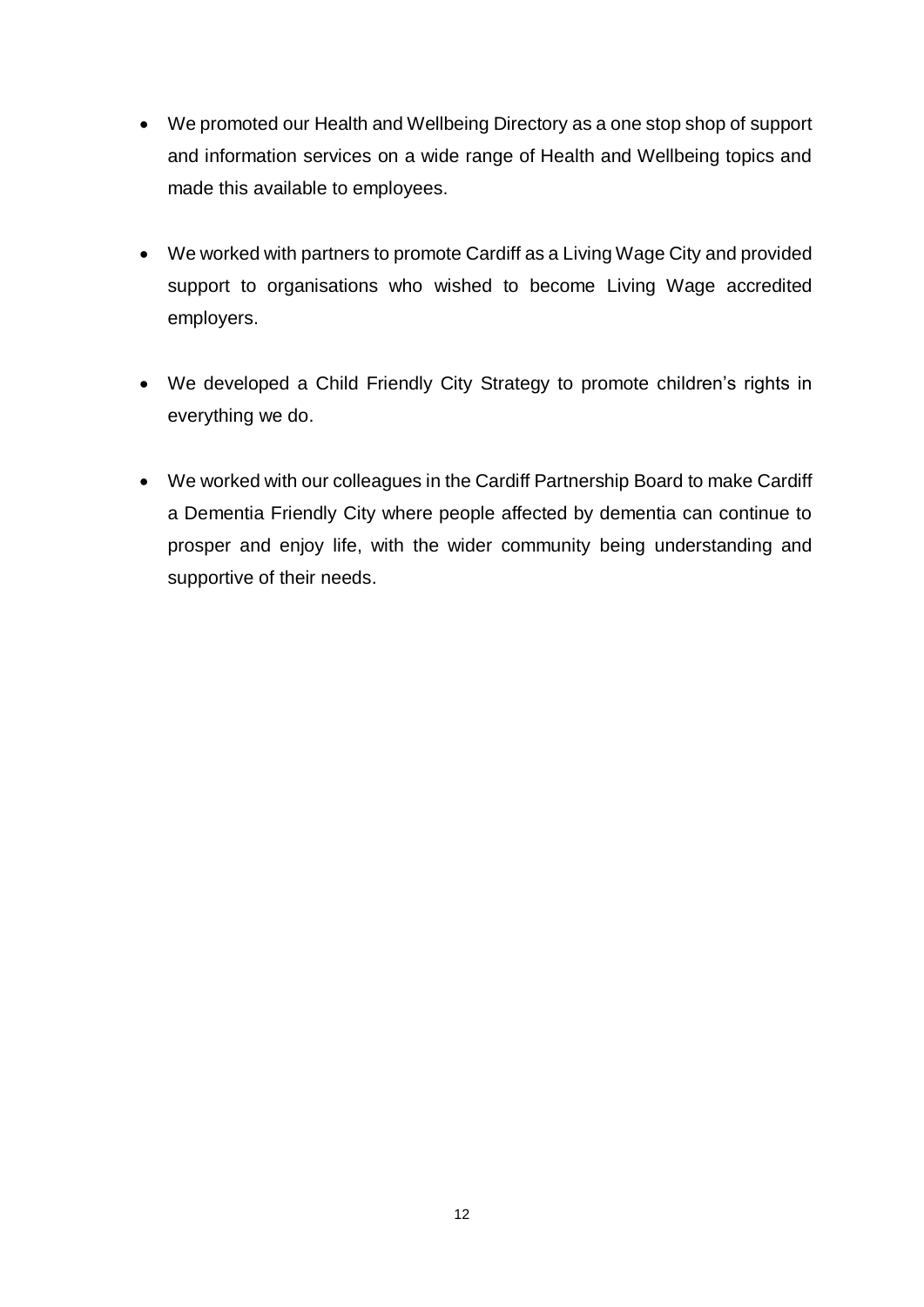## **Objective 6 – Address identified pay gaps around Protected Characteristics in our workforce**

#### **This year we….**

- We promoted our Job Evaluation Toolkit (which enables all job evaluation related processes to be included within one document) to employees.
- We reviewed and promoted our Pay Policy and made this available on our website and to all employees.
- We became a signatory of the Race at Work Charter in order to demonstrate our commitment to tackling barriers ethnic minorities face in recruitment and progression.
- We provided a wide range of new paid apprenticeships and training opportunities across the council.
- We promoted and enhanced apprenticeship qualifications opportunities for all employees in order to promote vocational training.
- We updated the living wage for the lowest paid council employees.
- We worked with our employee networks to identify support needed for underrepresented groups to progress within the Council.
- We advertised our jobs externally, as well as internally, to support our efforts to create a workforce representative of the communities we serve.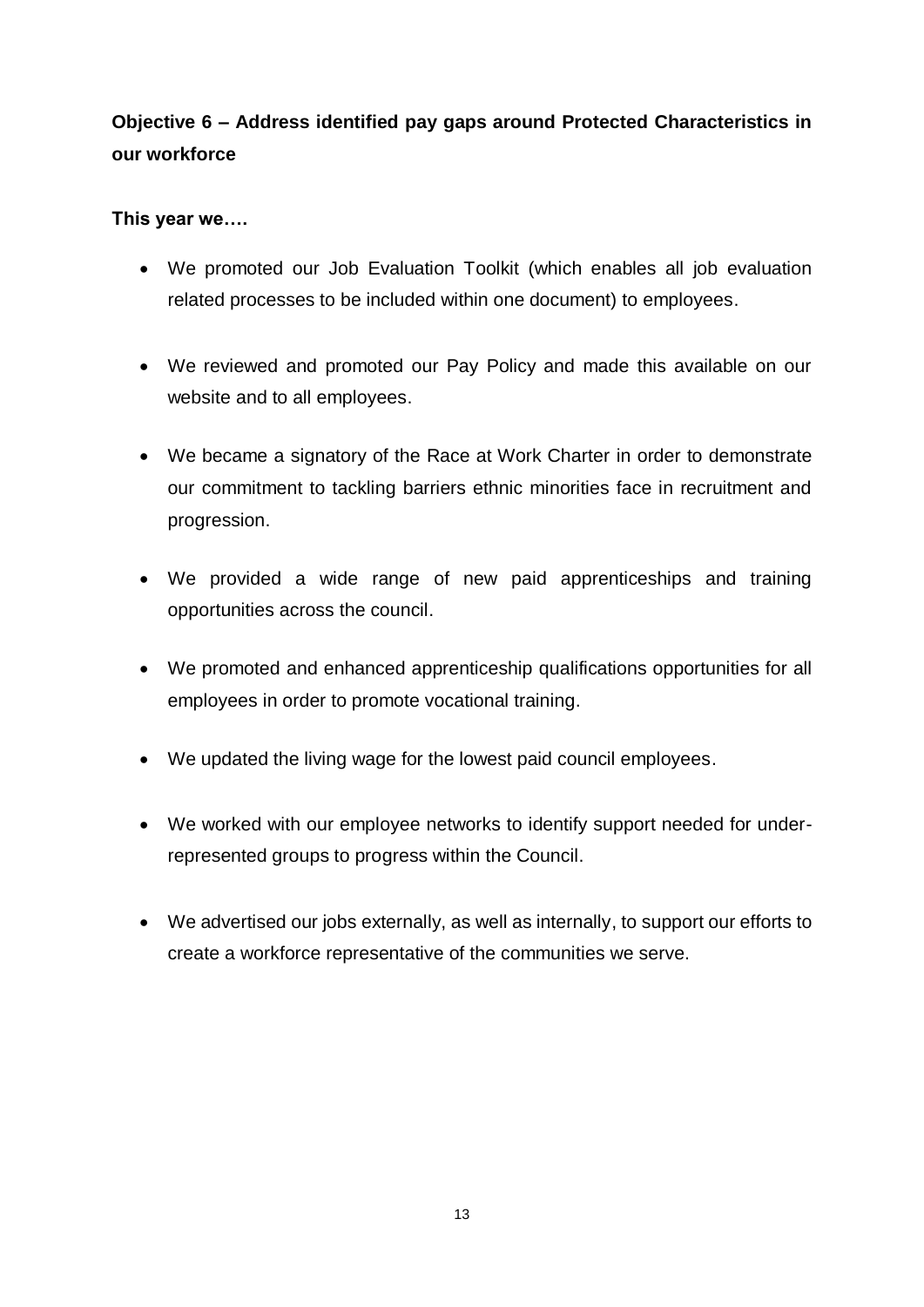## **Objective 7 – Build strong and cohesive communities where people feel safe and able to celebrate Cardiff's diversity**

### **This year we…**

- We supported Pride Cymru and Pride weekend and worked with its organisers to ensure that the city centre was available to host the Pride weekend.
- We continued our membership of Stonewall's Diversity Champions programme and submitted an application to their Workplace Equality Index.
- We continue to implement Welsh Government's National Community Cohesion Strategy and delivery plan, including a range of activities to support residents from different backgrounds to meet through sports, culture and arts and promote the wellbeing of marginalised groups such as refugees and asylum seekers.
- We promoted the awareness of domestic violence and signposted support for our employees.
- We participated in the 'Walk a mile in her shoes' campaign to raise awareness of domestic violence and the support available across the city.
- We included questions within the Ask Cardiff Survey asking how safe people feel in their local areas and their perceptions of crime.
- We promoted a cultural calendar of events and religious festivals with staff via internal communications.
- We celebrated a range of diversity events and promoted these via internal our communications.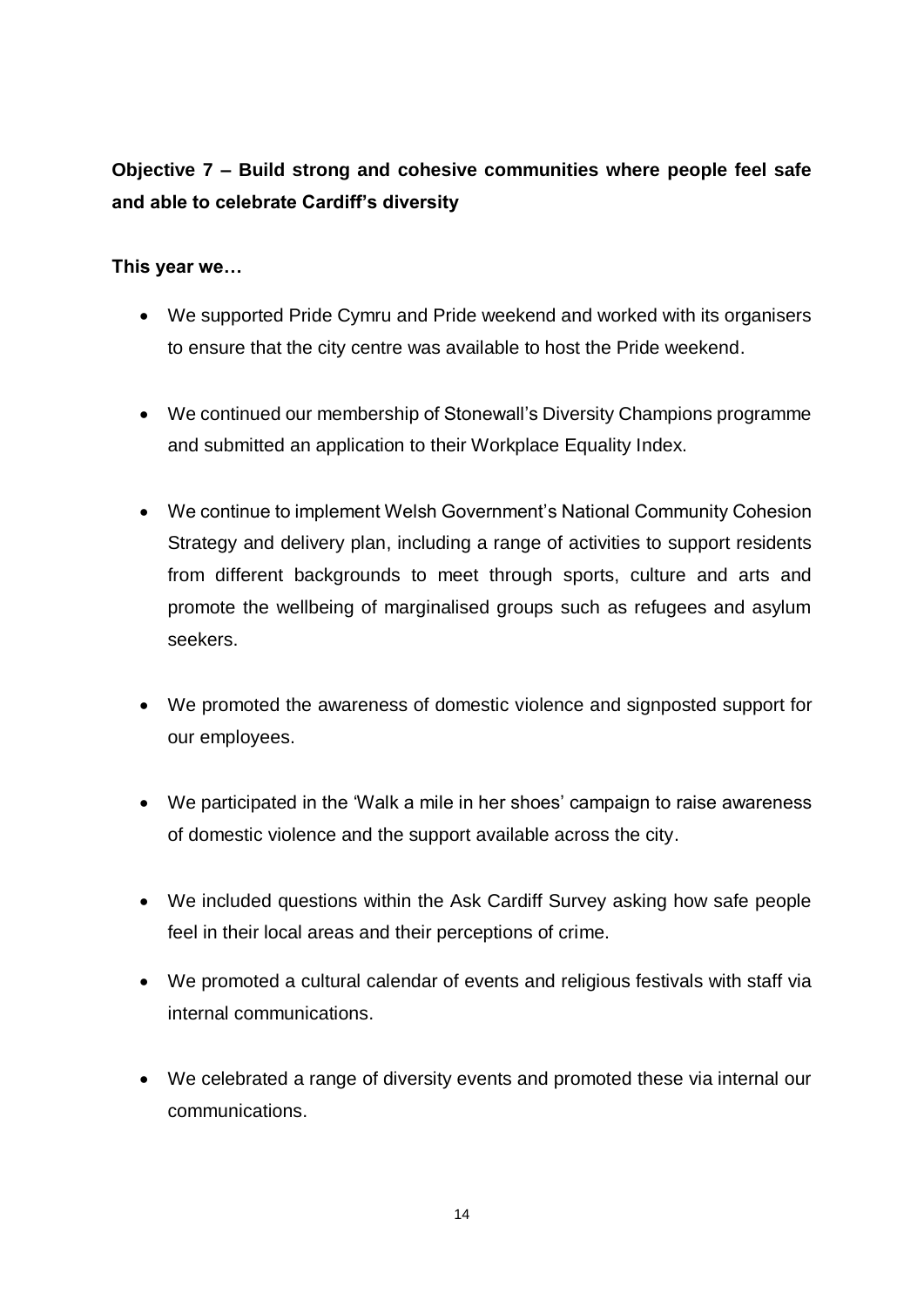- We held intergenerational events in order for older and younger people to learn from each other's experiences and connect in meaningful ways.
- Our members attended and supported a range of community cultural and religious events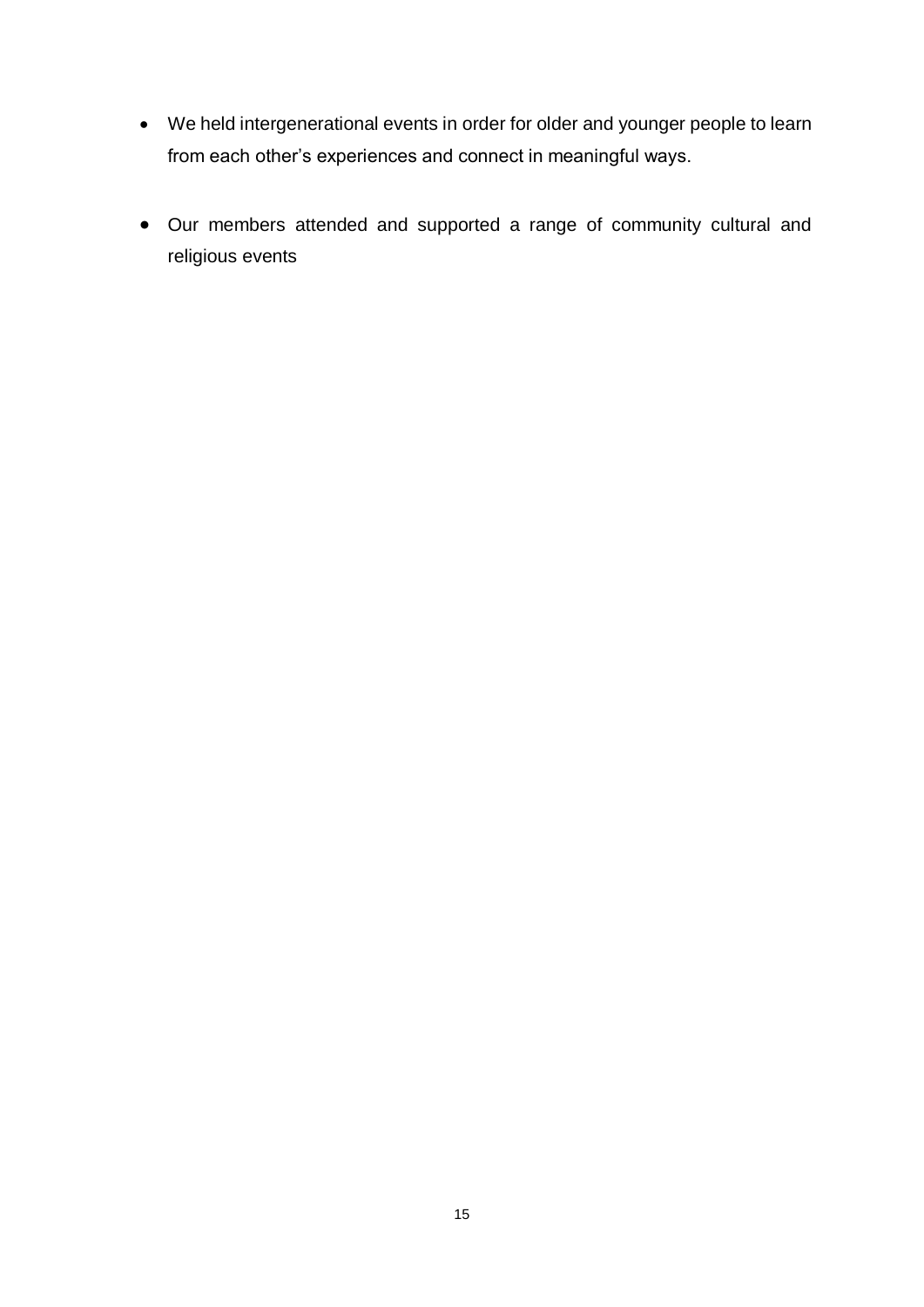For further information regarding any of the initiatives mentioned in this annual report, please contact:

Equality Team Room 401 County Hall Cardiff Bay CF10 4UW Phone: 029 2087 2536 / 3262

E-mail: [equalityteam@cardiff.gov.uk](mailto:equalityteam@cardiff.gov.uk)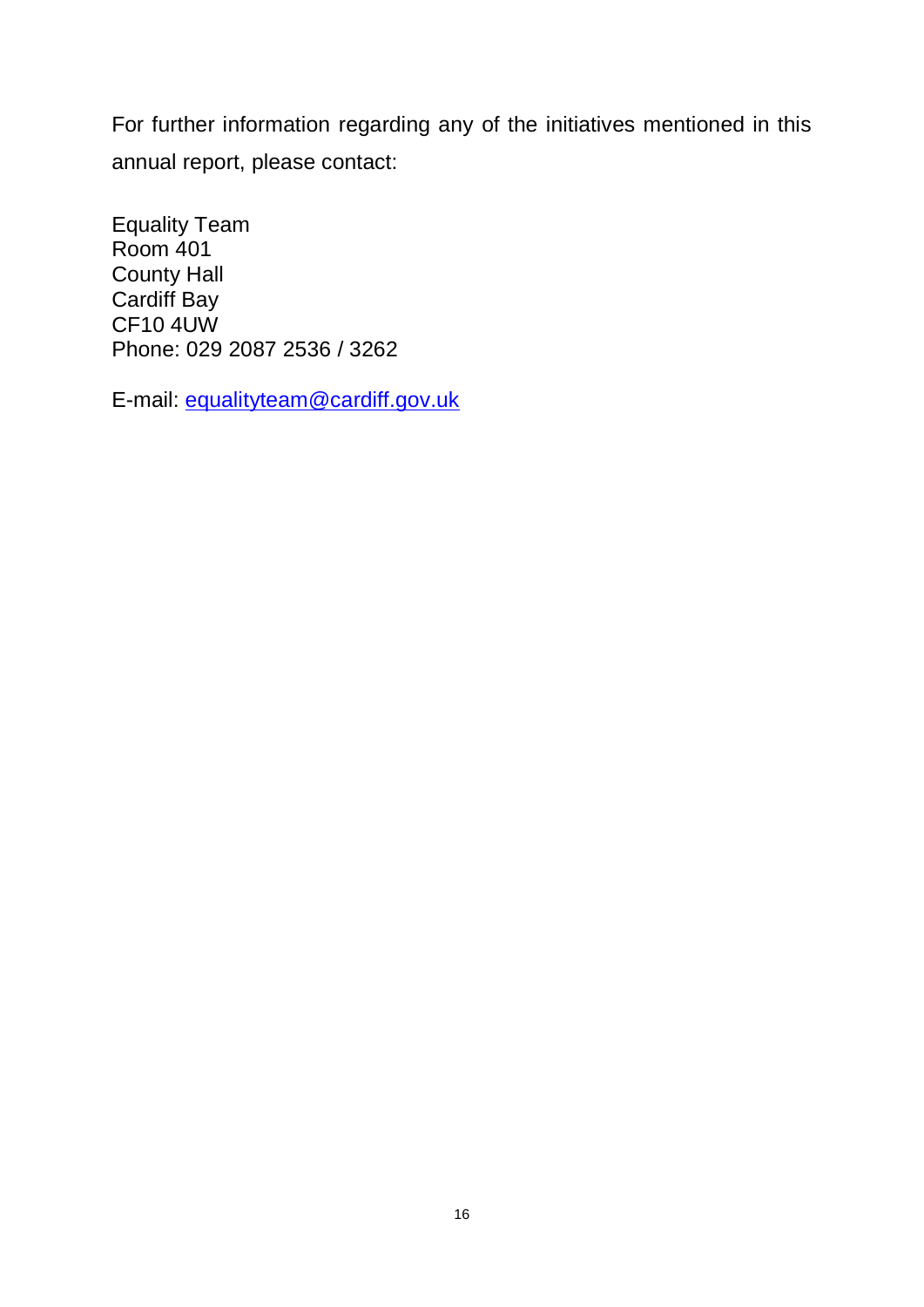# **Appendix 1**

# **Cardiff Council Employee Diversity Report 2019**

## **Contents**

- 1. Introduction
- 2. Data Collection Methods
- 3. The Council's Workforce Ethnic and Racial Group
- 4. The Council's Workforce Gender
- 5. The Council's Workforce Age
- 6. The Council's Workforce Other Characteristics
- 7. Applicants for Employment
- 8. Training Information
- 9. Disciplinary Information
- 10. Leaver Information
- 11. Gender Pay Gap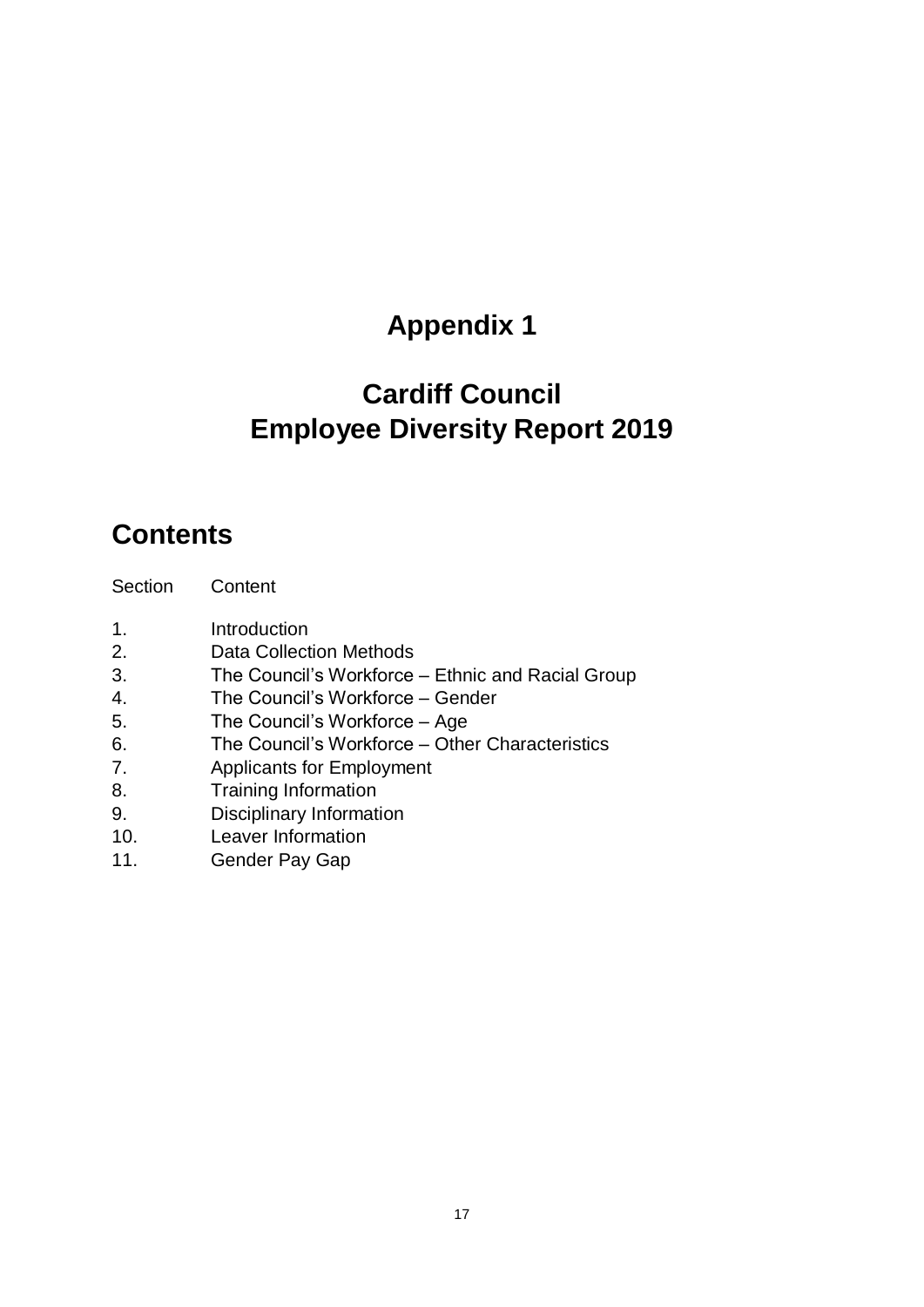# **1. Introduction**

Each year HR People Services (HRPS) develops an Equality Report based on the statutory requirement for provision of equality data. From analysis of the data, actions are developed for the following year.

Monitoring of progress on the actions is the responsibility of the Operational Manager, HRPS, actions progress and barriers are then submitted to the HRPS Management Team. This allows the Council to show due regard to the General Duty of the Equality Act 2010.

- The Council recognise the pivotal role they play regarding the General Duties of the Equality Act 2010. As an example of this,
	- We work to **eliminate discrimination, harassment and victimisation** through the employee policies and procedures that HRPS develop and review to ensure that every employee is treated with dignity and respect.
	- We **Advance equality of opportunity** through the recruitment and selection process. Training and promotional opportunities are advertised to all employees and a process is in place to supporting managers and employees to implement reasonable adjustments. The Single Status Collective Agreement has also ensured equal pay for equal work, closing the gender pay gap and encouraging a transparent system.
	- We **Foster good relations** by supporting five employee equality networks to raise awareness of equality matters and provide additional support and training to employees.

# **2. Data Collection Methods**

The Council manages employee data through three operating systems:

- a) **DigiGov**, the main HR Database managing employee information
- b) **Tribal**, the recruitment system. (Replaced in October 2019 by **Talentlink**)
- c) **SAP**, the payroll system.

All employees who are paid by the Council have a record on DigiGov and which they can use to manage their own personal data, including their equality monitoring data. The Council can run reports from DigiGov, enabling HRPS to respond to the changing demands of the workforce.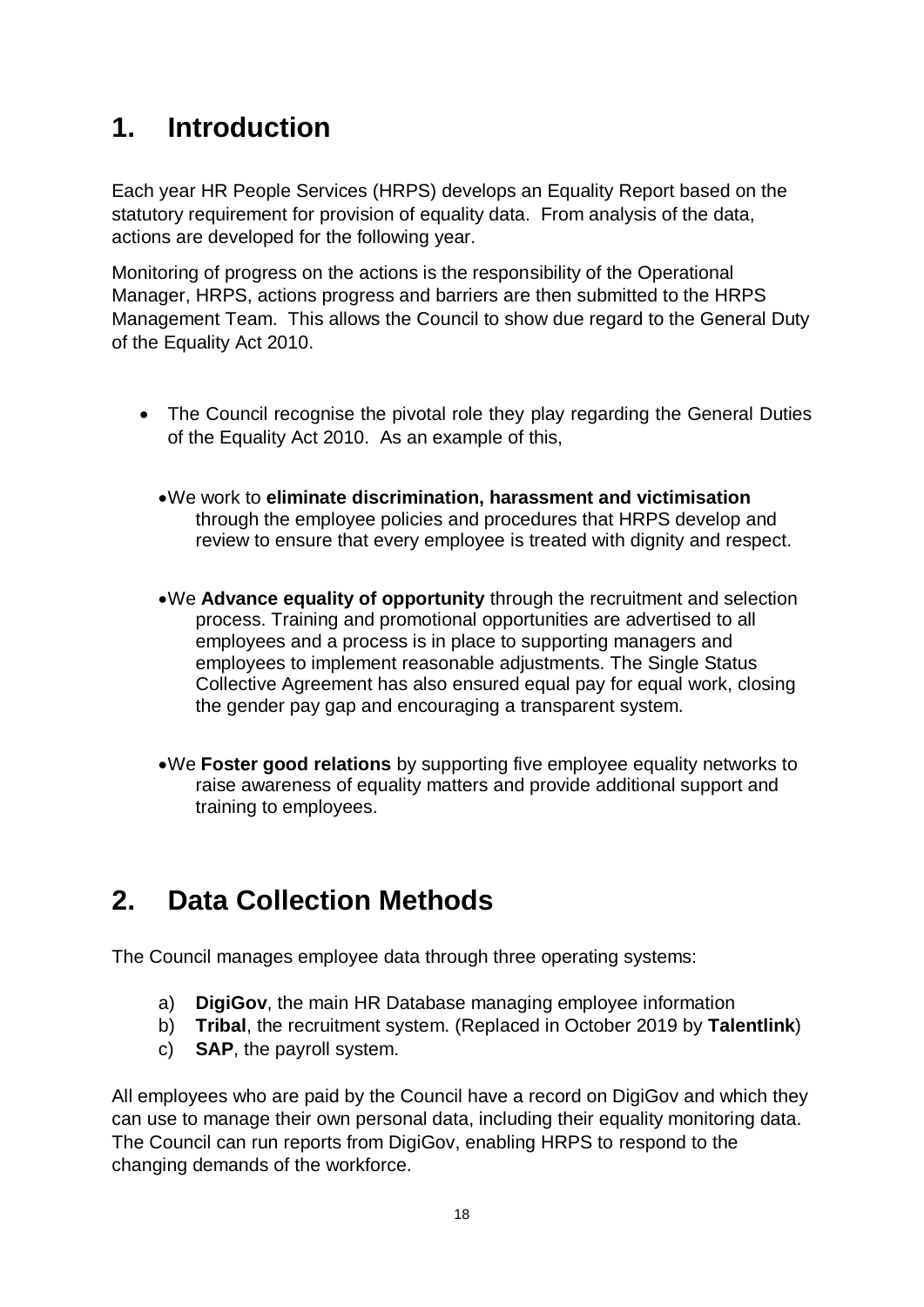The legacy Tribal recruitment system manages job applications and includes an equality monitoring form, helping HRPS manage the application process for vacant posts and ensure the process is fair and transparent. Data is taken from the legacy Tribal system to complete the employee monitoring section on applicants applying by protected characteristic groups. HRPS are currently developing a new recruitment system and will use this as an opportunity to further enhance the Council's commitment to equal opportunities.

When successful applicants are offered employment they are sent a contract of employment and an equality monitoring form. Once the successful applicant completes and returns the equality monitoring form, their data is entered onto DigiGOV by HRPS.

We continue to improve the ability of our systems to record equalities data. We also encourage employees to access their DigiGOV record to add additional equalities information to assist with the Council's monitoring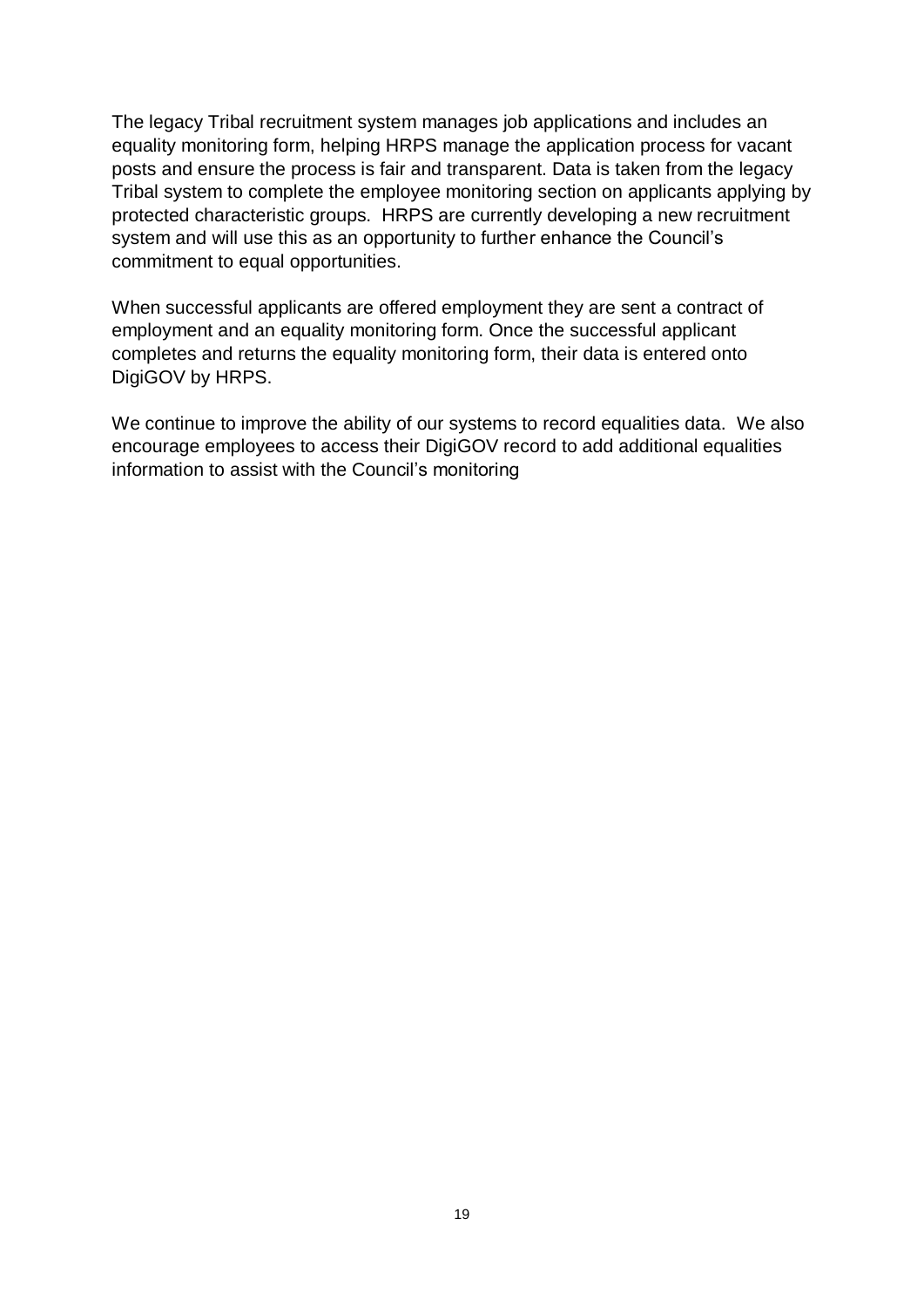# **3. The Council's Workforce - Analysis by Ethnic and Racial Group**

At 31 March 2019, the Council employed 13,343 permanent/temporary employees. 12,285 (92.07%) of our 13,343 permanent/temporary employees have agreed to disclosed their ethnicity to the Council, enabling the following analysis.

### **Overall Composition by Ethnic Group**

The composition of these employees by the ethnicity categories used in the 2011 Census is as follows:

| <b>Ethnic Group</b>                | <b>Number</b> |
|------------------------------------|---------------|
| Asian Bangladeshi                  | 111           |
| <b>Asian British</b>               | 102           |
| Asian Indian                       | 72            |
| <b>Asian Other</b>                 | 26            |
| Asian Pakistani                    | 69            |
| <b>Black African</b>               | 90            |
| <b>Black British</b>               | 99            |
| <b>Black Caribbean</b>             | 24            |
| <b>Black Other</b>                 | 16            |
| Chinese / Far East                 | 45            |
| <b>Mixed Other</b>                 | 69            |
| Mixed Race White & Asian           | 36            |
| Mixed Race White & Black African   | 54            |
| Mixed Race White & Black Caribbean | 71            |
| <b>Not Disclosed</b>               | 1058          |
| <b>Other Ethnicity</b>             | 37            |
| <b>White British</b>               | 10310         |
| <b>White English</b>               | 33            |
| <b>White European</b>              | 159           |
| White Gypsy/Traveller              | 1             |
| White Irish                        | 63            |
| <b>White Other</b>                 | 88            |
| <b>White Scottish</b>              | 10            |
| <b>White Welsh</b>                 | 700           |
| <b>TOTAL</b>                       | 13343         |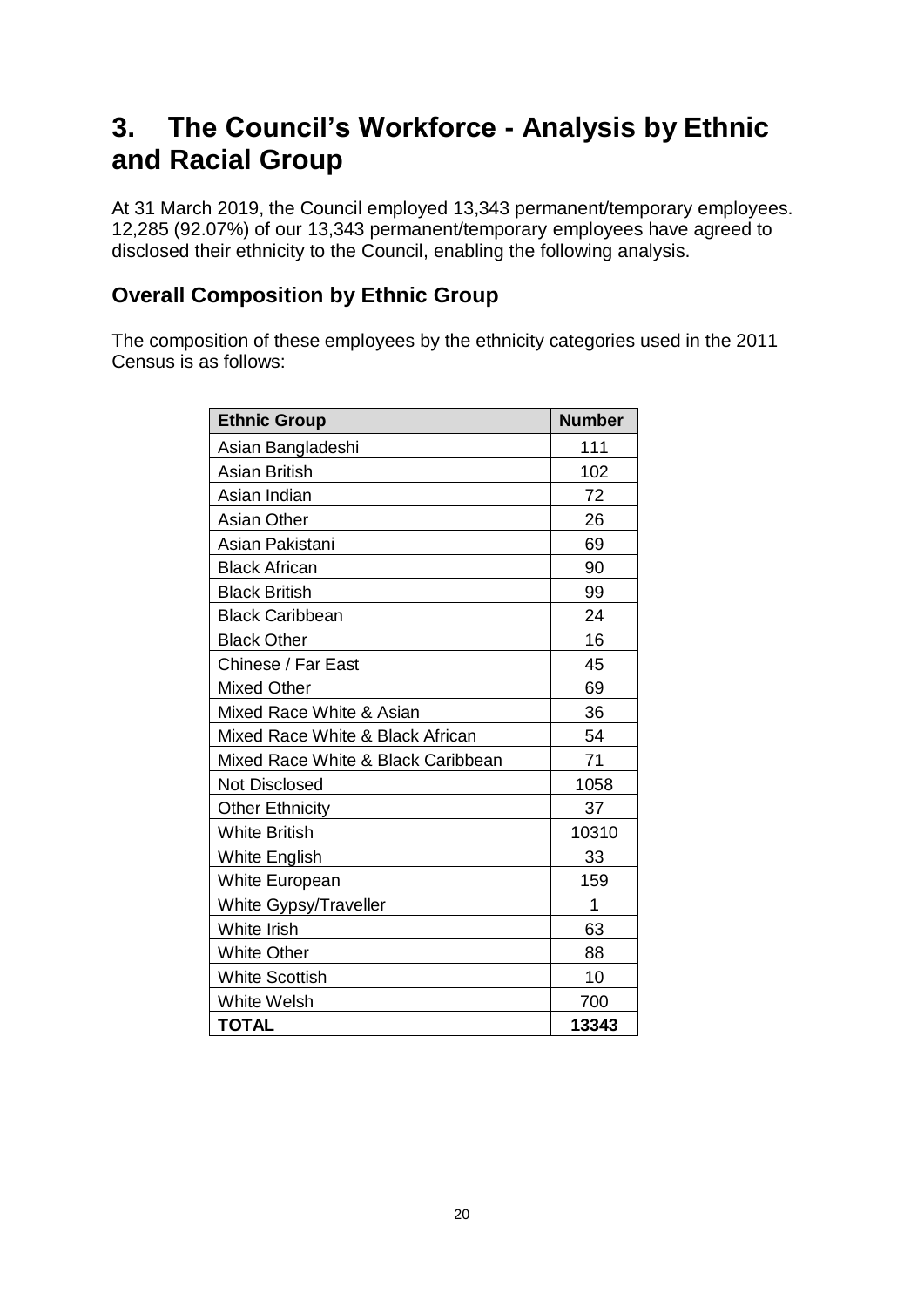## **Composition by Racial Group, and Comparison with 2011 Census**

The table below combines the ethnic groups above into broader Racial Group.

The various Asian, Black, Mixed and Other ethnic groups are combined into individual overall Racial Group. However, due to the numerical significance of the various White ethnic groups, these have been displayed individually. The White British, White Welsh, White Scottish ethnic groups are combined into an overall White British category, while the White Irish, White European, White Gypsy/ Traveller and White Other categories are reported separately.

This allows us to display the ethnic group of all of our employees who do not identify with a White British ethnicity. The table below compares the composition of our workforce by Racial Group to the overall population of Cardiff and of Wales.

|                         | <b>Employees</b> |       | <b>2011 Census %</b> |        |  |  |
|-------------------------|------------------|-------|----------------------|--------|--|--|
| <b>Racial Group</b>     | $\%$             | No.   | Cardiff              | Wales  |  |  |
| Asian                   | 3.09%            | 380   | 8.00%                | 2.20%  |  |  |
| <b>Black</b>            | 1.86%            | 229   | 2.40%                | 0.60%  |  |  |
| Chinese / Far East      | 0.37%            | 45    | 1.20%                | 0.40%  |  |  |
| Mixed Ethnicity         | 1.87%            | 230   | 2.90%                | 1.00%  |  |  |
| Other                   | 0.30%            | 37    | 2.00%                | 0.50%  |  |  |
| White Gypsy / Traveller | 0.01%            |       | 0.20%                | 0.10%  |  |  |
| White Irish             | 0.51%            | 63    | 0.70%                | 0.50%  |  |  |
| <b>White Other</b>      | 0.72%            | 88    | 3.50%                | 1.80%  |  |  |
| White European          | 1.29%            | 159   |                      |        |  |  |
| White British *         | 89.97%           | 11052 | 80.00%               | 93.20% |  |  |

\* Includes White English, White Scottish and White Welsh

The table shows that the percentage of people identifying with an ethnicity in a Racial Group other than White British is 10.03%.

1,058 employees who have not disclosed their ethnicity work in the following Directorates:

| <b>Directorates</b>                                | Total |
|----------------------------------------------------|-------|
| <b>ECONOMIC DEVELOPMENT</b>                        | 84    |
| <b>EDUCATION &amp; LIFELONG LEARNING - CENTRAL</b> | 46    |
| EDUCATION & LIFELONG LEARNING - SCHOOLS            | 744   |
| <b>GOVERNANCE &amp; LEGAL SERVICES</b>             |       |
| <b>HOUSING &amp; COMMUNITIES</b>                   | 27    |
| PLANNING TRANSPORT & ENVIRONMENT                   | 101   |
| <b>RESOURCES</b>                                   | 20    |
| <b>SOCIAL SERVICES</b>                             | 35    |
| <b>TOTAL</b>                                       | 1058  |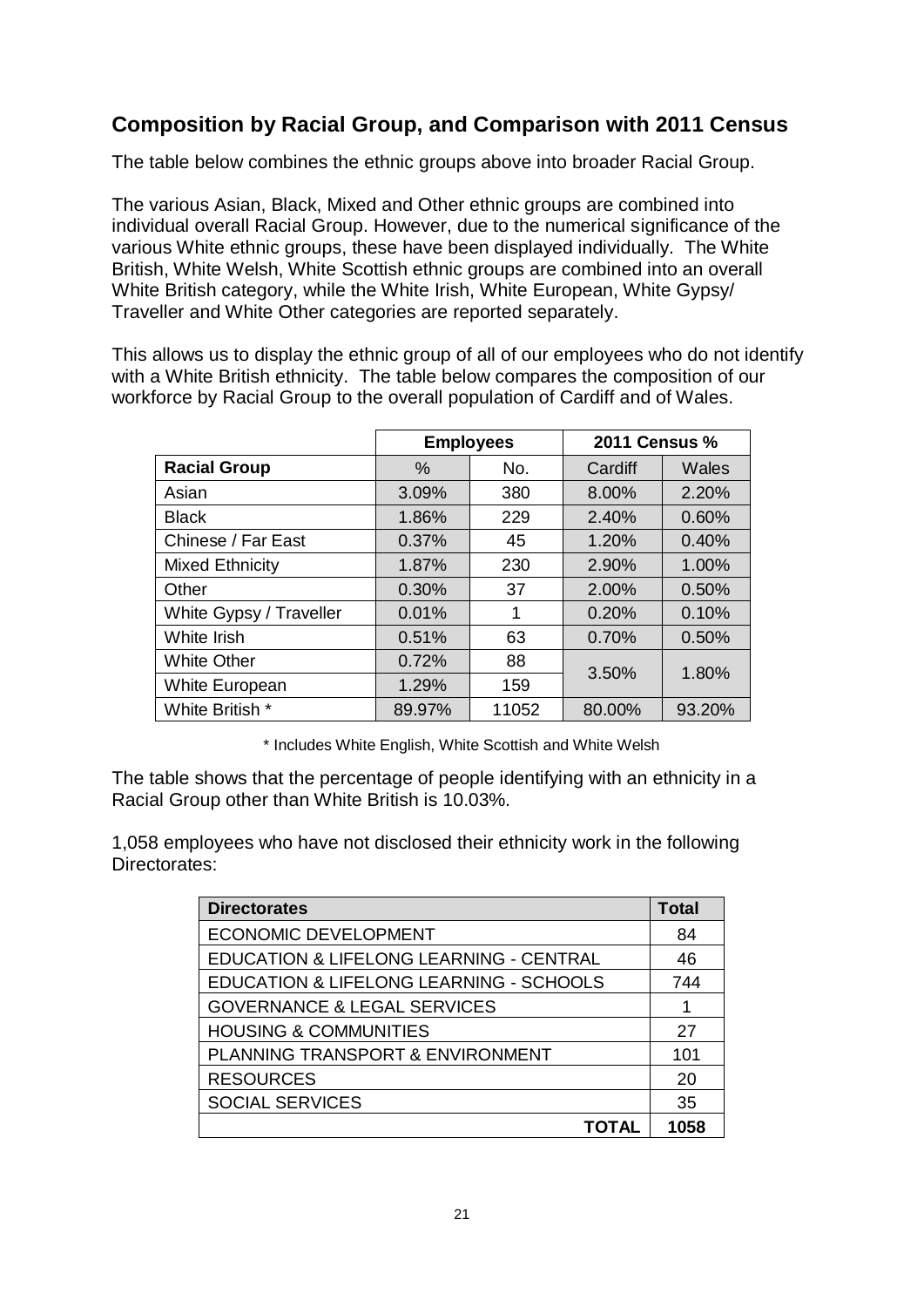## **Ethnicity of Temporary Workforce - Cardiff Works**

Between 01/04/2018 – 31/03/2019 the Council employed 722 people through its temporary employment agency Cardiff Works. Of these, 613 (84.90%) disclosed their ethnic origin to the Council, enabling the table below to show the percentage of those employees identifying as White British (71.33%), or as another ethnicity (13.57%).

| <b>Racial Groups</b>   | <b>No</b> | $\%$    |
|------------------------|-----------|---------|
| Asian                  | 30        | 4.16%   |
| <b>Black</b>           | 23        | 3.19%   |
| Chinese / Far East     | 3         | 0.42%   |
| <b>Mixed Ethnicity</b> | 20        | 2.77%   |
| <b>Not Disclosed</b>   | 109       | 15.10%  |
| Other                  | 4         | 0.55%   |
| White European         | 8         | 1.11%   |
| White Irish            | 3         | 0.42%   |
| <b>White British</b>   | 515       | 71.33%  |
| <b>White Other</b>     | 7         | 0.97%   |
| Total                  | 722       | 100.00% |

## **Ethnicity of Permanent/Temporary Workforce by Directorate**

The table below shows from an analysis undertaken on 31<sup>st</sup> March 2019 the variety in the composition of the permanent/temporary employees identifying as "White British" and those who do not, within the Council's seven organisational Directorates (Education and Lifelong Learning is broken down into schools-based and centrally employed Directorate posts).

| <b>Directorates</b>                                | <b>White</b><br><b>British</b> | <b>Other Racial</b><br>Group |
|----------------------------------------------------|--------------------------------|------------------------------|
| <b>ECONOMIC DEVELOPMENT</b>                        | 76.78%                         | 23.22%                       |
| <b>EDUCATION &amp; LIFELONG LEARNING - CENTRAL</b> | 83.80%                         | 16.20%                       |
| EDUCATION & LIFELONG LEARNING - SCHOOLS            | 81.69%                         | 18.31%                       |
| <b>GOVERNANCE &amp; LEGAL SERVICES</b>             | 89.32%                         | 10.68%                       |
| <b>HOUSING &amp; COMMUNITIES</b>                   | 84.38%                         | 15.62%                       |
| PERFORMANCE & PARTNERSHIPS                         | 93.24%                         | 6.76%                        |
| PLANNING TRANSPORT & ENVIRONMENT                   | 84.44%                         | 15.56%                       |
| <b>RESOURCES</b>                                   | 87.29%                         | 12.71%                       |
| <b>SOCIAL SERVICES</b>                             | 86.77%                         | 13.23%                       |

Note – based on total 12,285 permanent/temporary employees who have disclosed their ethnicity.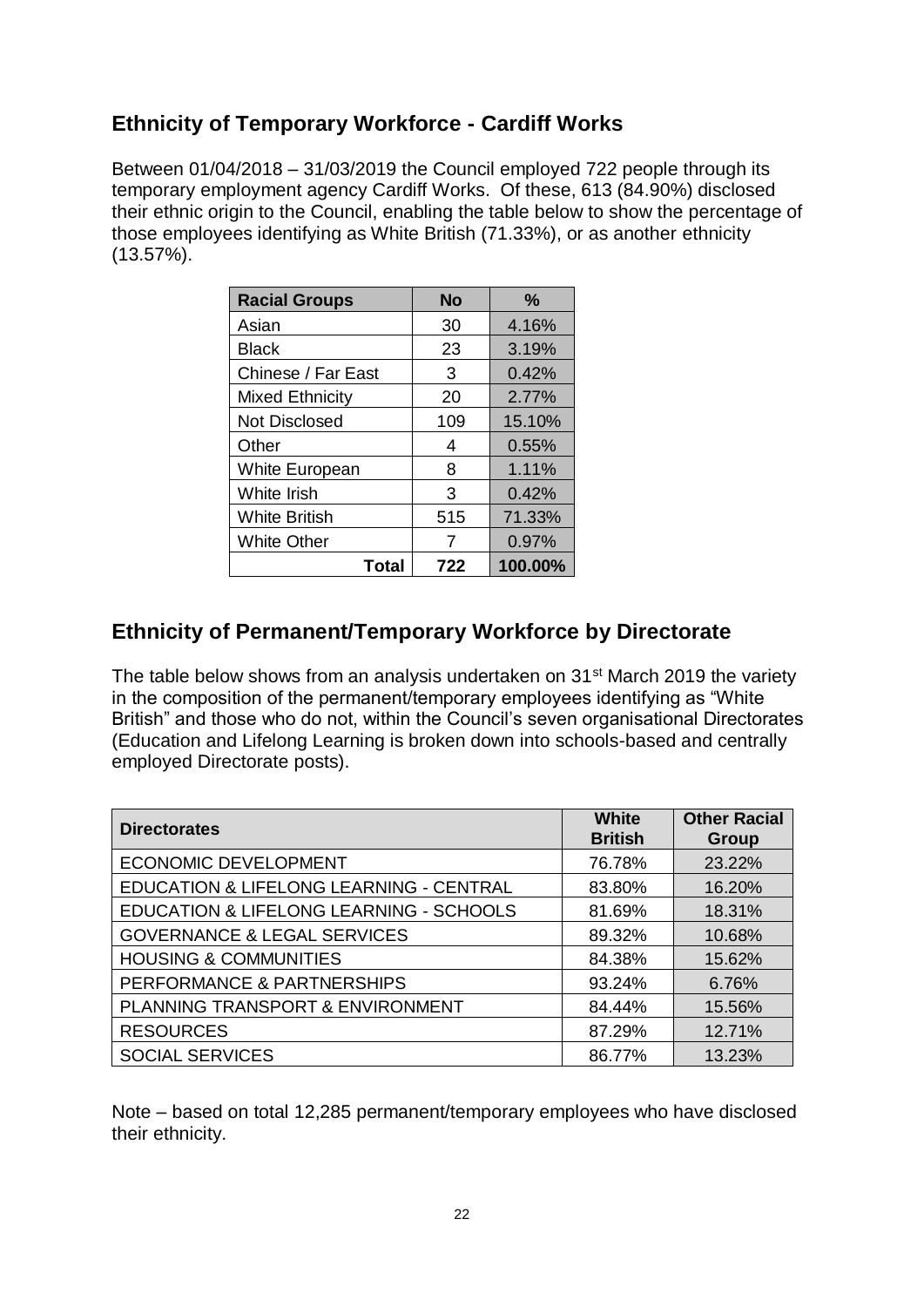## **Gender and Racial Group**

The table below shows from an analysis undertaken in March 2019 the proportion of the employees in each racial group working for the Council, according to their gender.

|                        |      | <b>Female</b> | <b>Male</b> |               |              |
|------------------------|------|---------------|-------------|---------------|--------------|
| <b>Racial Group</b>    | No.  | $\%$          | No.         | $\frac{0}{0}$ | <b>Total</b> |
| Asian                  | 318  | 83.68%        | 62          | 16.32%        | 380          |
| <b>Black</b>           | 149  | 65.07%        | 80          | 34.93%        | 229          |
| Chinese / Far East     | 38   | 84.44%        | 7           | 15.56%        | 45           |
| <b>Mixed Ethnicity</b> | 157  | 68.26%        | 73          | 31.74%        | 230          |
| Other                  | 27   | 72.97%        | 10          | 27.03%        | 37           |
| White Gypsy/Traveller  |      | 100.00%       | 0           | $0.00\%$      | 1            |
| White Irish            | 45   | 71.43%        | 18          | 28.57%        | 63           |
| <b>White Other</b>     | 60   | 68.18%        | 28          | 31.82%        | 88           |
| <b>White European</b>  | 115  | 72.33%        | 44          | 27.67%        | 159          |
| <b>White British</b>   | 7699 | 69.66%        | 3354        | 30.34%        | 11053        |

## **Racial Group and Pay**

The table below displays by Racial Group the grading of the Council's 9,889 employees permanent/temporary workforce (almost all employees excluding teachers and those in school settings who are not part of the Council's collective agreement) who have been graded in accordance with the Council's Job Evaluation scheme. Grade 1 is the lowest paid grade, and OM+ group (includes Operational Managers, Assistant Directors, and Directors).

|                       |                   |              |                |              |                         | <b>GRADE</b> |          |                |          |                |          |                |
|-----------------------|-------------------|--------------|----------------|--------------|-------------------------|--------------|----------|----------------|----------|----------------|----------|----------------|
| <b>Racial Group</b>   | <b>JNC</b><br>Y&C | $\mathbf{1}$ | $\overline{2}$ | 3            | $\overline{\mathbf{4}}$ | 5            | 6        | $\overline{7}$ | 8        | 9              | 10       | $OM+$          |
| Asian                 | 4                 | 31           | 85             | 79           | 59                      | 33           | 24       | 16             | 3        | 2              | 3        | $\overline{2}$ |
| <b>Black</b>          | 4                 | 39           | 23             | 40           | 37                      | 25           | 16       | 17             | 6        | 4              | 1        | 0              |
| Chinese / Far East    | 1                 | 2            | 13             | 6            | 9                       | 2            | 4        | 4              | 3        | 1              | $\Omega$ | 0              |
| Mixed Ethnicity       | 4                 | 18           | 10             | 42           | 43                      | 34           | 30       | 20             | 8        | 1              | 1        | $\mathbf{1}$   |
| Other                 | 0                 | 4            | 4              | 9            | $\overline{2}$          | 4            | 1        | 1              | 1        | 1              | $\Omega$ | 0              |
| White Gypsy/Traveller | 0                 | $\Omega$     | $\Omega$       | $\mathbf{1}$ | $\Omega$                | $\Omega$     | $\Omega$ | $\Omega$       | $\Omega$ | 0              | $\Omega$ | 0              |
| White Irish           | 1                 | 0            | 1              | 5            | 10                      | 6            | 3        | 4              | 5        | 3              | $\Omega$ | 1              |
| <b>White Other</b>    | $\mathbf{1}$      | 8            | 5              | 14           | 8                       | 14           | 6        | $\overline{7}$ | 4        | 1              | 1        | 3              |
| White European        | 3                 | 27           | 10             | 28           | 23                      | 28           | 10       | 5              | 3        | 1              | 1        | 0              |
| <b>White British</b>  | 90                | 343          | 655            | 1434         | 1643                    | 1574         | 933      | 607            | 422      | 167            | 141      | 86             |
| Not Disclosed         | 12                | 71           | 62             | 135          | 180                     | 151          | 59       | 19             | 11       | $\overline{2}$ | 2        | $\overline{2}$ |
| Total                 | 120               | 543          | 868            | 1793         | 2014                    | 1871         | 1086     | 700            | 466      | 183            | 150      | 95             |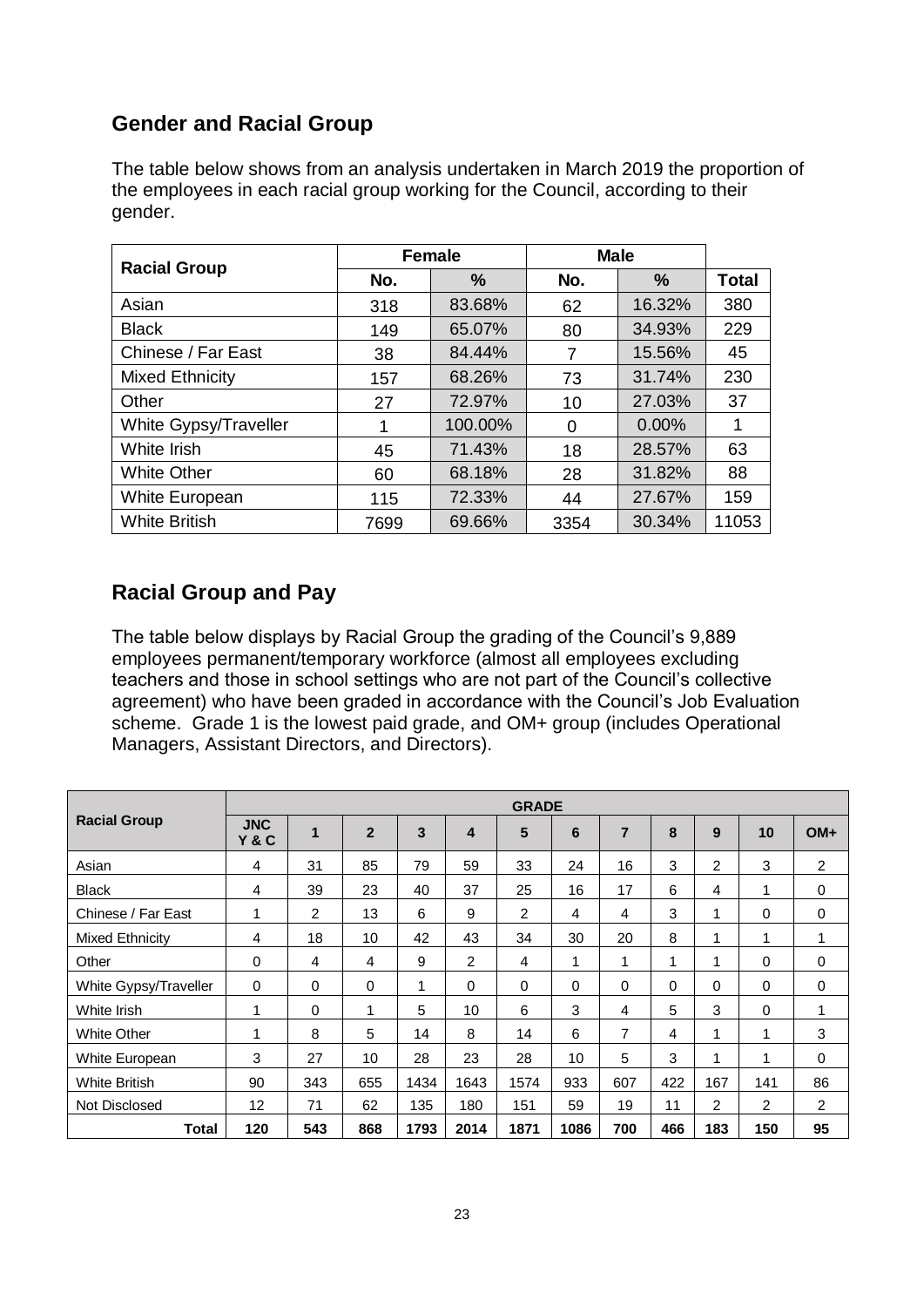|                        |           |        |                |        |          | <b>GRADE</b> |          |         |          |        |          |          |
|------------------------|-----------|--------|----------------|--------|----------|--------------|----------|---------|----------|--------|----------|----------|
| <b>Racial Group</b>    | JNC Y & C |        | $\overline{2}$ | 3      | 4        | 5            | 6        |         | 8        | 9      | 10       | $OM+$    |
| Asian                  | 3.33%     | 5.71%  | 9.79%          | 4.41%  | 2.93%    | .76%         | 2.21%    | 2.29%   | 0.64%    | .09%   | 2.00%    | 2.11%    |
| <b>Black</b>           | 3.33%     | 7.18%  | 2.65%          | 2.23%  | .84%     | .34%         | .47%     | 2.43%   | .29%     | 2.19%  | 0.67%    | 0.00%    |
| Chinese / Far East     | 0.83%     | 0.37%  | .50%           | 0.33%  | 0.45%    | 0.11%        | 0.37%    | 0.57%   | 0.64%    | 0.55%  | 0.00%    | 0.00%    |
| <b>Mixed Ethnicity</b> | 3.33%     | 3.31%  | l.15%          | 2.34%  | 2.14%    | .82%         | 2.76%    | 2.86%   | .72%     | 0.55%  | 0.67%    | 1.05%    |
| Other                  | 0.00%     | 0.74%  | 0.46%          | 0.50%  | 0.10%    | 0.21%        | 0.09%    | 0.14%   | 0.21%    | 0.55%  | 0.00%    | $0.00\%$ |
| White Gypsy/Traveller  | 0.00%     | 0.00%  | $0.00\%$       | 0.06%  | $0.00\%$ | 0.00%        | $0.00\%$ | 0.00%   | $0.00\%$ | 0.00%  | $0.00\%$ | 0.00%    |
| White Irish            | 0.83%     | 0.00%  | 0.12%          | 0.28%  | 0.50%    | 0.32%        | 0.28%    | 0.57%   | $1.07\%$ | .64%   | 0.00%    | 1.05%    |
| <b>White Other</b>     | 0.83%     | .47%   | 0.58%          | 0.78%  | 0.40%    | 0.75%        | 0.55%    | $.00\%$ | 0.86%    | 0.55%  | 0.67%    | 3.16%    |
| White European         | 2.50%     | 4.97%  | 1.15%          | .56%   | 1.14%    | .50%         | 0.92%    | 0.71%   | 0.64%    | 0.55%  | 0.67%    | $0.00\%$ |
| <b>White British</b>   | 75.00%    | 63.17% | 75.46%         | 79.98% | 81.58%   | 84.13%       | 85.91%   | 86.71%  | 90.56%   | 91.26% | 94.00%   | 90.53%   |
| Not Disclosed          | 10.00%    | 13.08% | 7.14%          | 7.53%  | 8.94%    | 8.07%        | 5.43%    | 2.71%   | 2.36%    | .09%   | 1.33%    | 2.11%    |

The table below displays the same data by percentage:

As some of the sample sizes in the chart above are small, for ease of analysis the two tables below display the same data (first by number and then by percentage), aggregating all of the Racial Group other than White British into "Other":

|                      |           |     |     |      |      | <b>GRADE</b> |      |     |     |     |     |       |
|----------------------|-----------|-----|-----|------|------|--------------|------|-----|-----|-----|-----|-------|
| <b>Racial Group</b>  | JNC Y & C |     |     |      |      |              |      |     |     |     | 10  | $OM+$ |
| Other                | 30        | 200 | 213 | 359  | 371  | 297          | 153  | 93  | 44  | 16  |     |       |
| <b>White British</b> | 90        | 343 | 655 | 1434 | 1643 | 1574         | 933  | 607 | 422 | 167 | 141 | 86    |
| <b>Total</b>         | 120       | 543 | 868 | 1793 | 2014 | 1871         | 1086 | 700 | 466 | 183 | 150 | 95    |

| <b>Racial Group</b>  |                      |        |        |        |        | <b>GRADE</b> |        |        |        |        |        |        |
|----------------------|----------------------|--------|--------|--------|--------|--------------|--------|--------|--------|--------|--------|--------|
|                      | <b>JNC Y &amp; C</b> |        |        |        |        |              |        |        |        |        | 10     | OM+    |
| Other                | 25.00%               | 36.83% | 24.54% | 20.02% | 18.42% | 15.87%       | 14.09% | 13.29% | 9.44%  | 8.74%  | 6.00%  | 9.47%  |
| <b>White British</b> | 75.00%               | 63.17% | 75.46% | 79.98% | 81.58% | 84.13%       | 85.91% | 86.71% | 90.56% | 91.26% | 94.00% | 90.53% |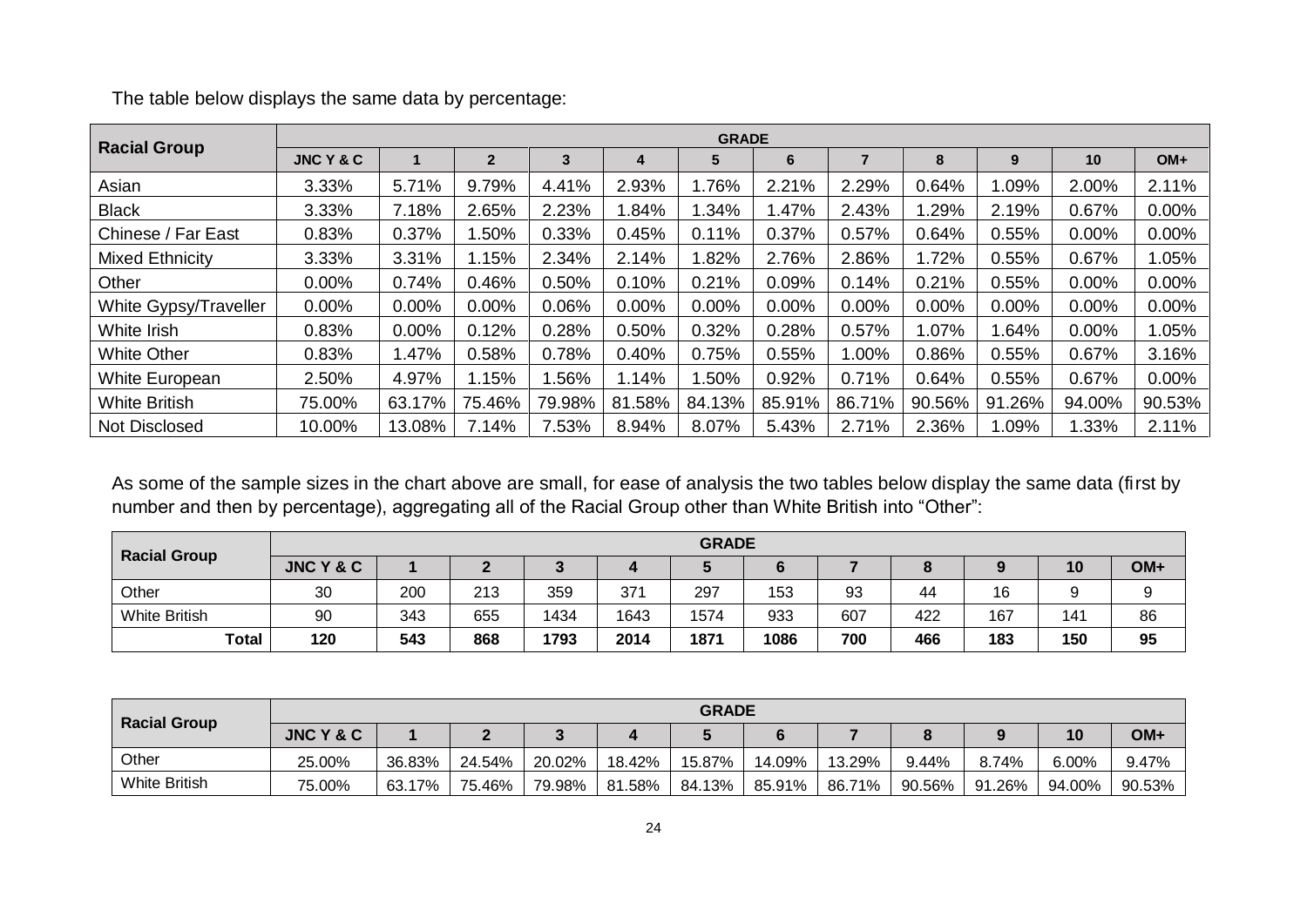## **4. The Council's Permanent/Temporary Workforce - Analysis by Gender**

## **Analysis of Full and Part-time Working by Gender**

The overall composition of the Council's 13,343 strong permanent/temporary workforce includes 9,337 women (69.98% of the overall workforce) and 4,006 men (30.02% of the overall workforce).

As a large organisation delivering very large range of functions and services, the Council has complex and varied working patterns. If a definition of "Full-time" is taken to mean an employee who works 37 hours per week, it is possible to distinguish Full-time from Part-time employees, but within the category of Part-time employees there is a huge variety of working patterns. Part time employees work less than 37 hours per week, and includes those employees who work less than a 52 week year, for example, school term times.

The table below breaks down the total employees by Full Time Equivalent (where 100% = 37 hours over 52 weeks), indicating the number and the percentage of employees, further broken down by gender. The table shows 7,159 employees working Full Time, with 6,184 employees working Part-time, and ten Part-Time categories ranging by decile (ranges of 10% of full-time working, from 0 – 10%, to 90  $-99.99$ ).

| <b>FTE Range</b> | Number of<br>employees | $%$ of<br>overall<br>workforce | <b>Female</b> |        | <b>Male</b> |        |
|------------------|------------------------|--------------------------------|---------------|--------|-------------|--------|
|                  |                        |                                | No.           | %      | No.         | %      |
| 100%             | 7159                   | 53.65%                         | 3946          | 55.12% | 3213        | 44.88% |
| 90 - 99.99%      | 502                    | 3.76%                          | 427           | 85.06% | 75          | 14.94% |
| 80 - 89.99%      | 1866                   | 13.98%                         | 1613          | 86.44% | 253         | 13.56% |
| 70 - 79.99%      | 474                    | 3.55%                          | 393           | 82.91% | 81          | 17.09% |
| 60 - 69.99%      | 843                    | 6.32%                          | 714           | 84.70% | 129         | 15.30% |
| 50 - 59.99%      | 854                    | 6.40%                          | 756           | 88.52% | 98          | 11.48% |
| 40 - 49.99%      | 638                    | 4.78%                          | 577           | 90.44% | 61          | 9.56%  |
| 30 - 39.99%      | 254                    | 1.90%                          | 228           | 89.76% | 26          | 10.24% |
| 20 - 29.99%      | 385                    | 2.89%                          | 340           | 88.31% | 45          | 11.69% |
| 10 - 19.99%      | 314                    | 2.35%                          | 300           | 95.54% | 14          | 4.46%  |
| $0 - 9.99%$      | 54                     | 0.40%                          | 43            | 79.63% | 11          | 20.37% |

Note Total based on 13,343 permanent/temporary workforce.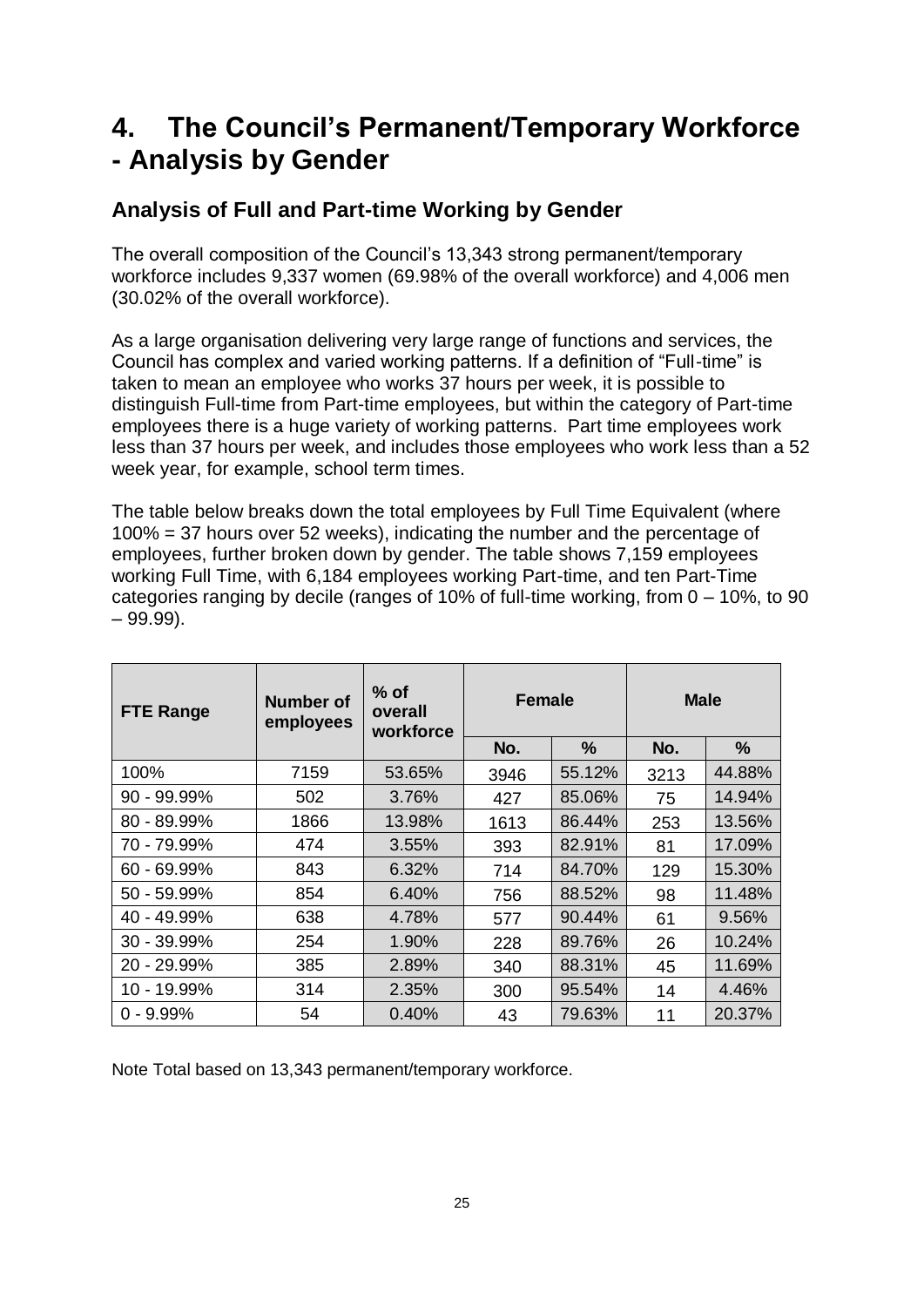## **Grade Analysis by Gender**

The overall composition of the Council's 13,343 strong permanent/temporary workforce includes 9,337 women (69.98% of the overall workforce) and 4,006 men (30.02% of the overall workforce).

9,889 of these employees (almost all employees excluding teachers and those in school settings who are not part of the council's collective agreement) have been graded in accordance with the Council's Job Evaluation scheme, and the grades of these male and female employees are as follows:

| <b>GRADE</b>    |        | <b>Number</b> |       | <b>Percentage</b> |             |
|-----------------|--------|---------------|-------|-------------------|-------------|
|                 | Female | Male          | Total | Female            | <b>Male</b> |
| JNC Y & C       | 77     | 43            | 120   | 64.17%            | 35.83%      |
| <b>GRADE 1</b>  | 404    | 139           | 543   | 74.40%            | 25.60%      |
| <b>GRADE 2</b>  | 818    | 50            | 868   | 94.24%            | 5.76%       |
| <b>GRADE 3</b>  | 1386   | 407           | 1793  | 77.30%            | 22.70%      |
| <b>GRADE 4</b>  | 1372   | 642           | 2014  | 68.12%            | 31.88%      |
| <b>GRADE 5</b>  | 1209   | 662           | 1871  | 64.62%            | 35.38%      |
| GRADE 6         | 651    | 435           | 1086  | 59.94%            | 40.06%      |
| <b>GRADE 7</b>  | 323    | 377           | 700   | 46.14%            | 53.86%      |
| <b>GRADE 8</b>  | 280    | 186           | 466   | 60.09%            | 39.91%      |
| GRADE 9         | 101    | 82            | 183   | 55.19%            | 44.81%      |
| <b>GRADE 10</b> | 78     | 72            | 150   | 52.00%            | 48.00%      |
| OM+             | 48     | 47            | 95    | 50.53%            | 49.47%      |
| <b>Total</b>    | 6747   | 3142          | 9889  | 68.23%            | 31.77%      |

At the management tier of the organisation (the Council's 95 Operational Managers, Heads of Service, Chief Officers, Assistant Directors, Directors and Chief Executive), the gender balance is:

| <b>GRADE</b> | <b>Number</b> |             |              | Percentage    |             |
|--------------|---------------|-------------|--------------|---------------|-------------|
|              | <b>Female</b> | <b>Male</b> | <b>Total</b> | <b>Female</b> | <b>Male</b> |
| $-MC$        | 48            | 47          | 95           | 50.53%        | 49.47%      |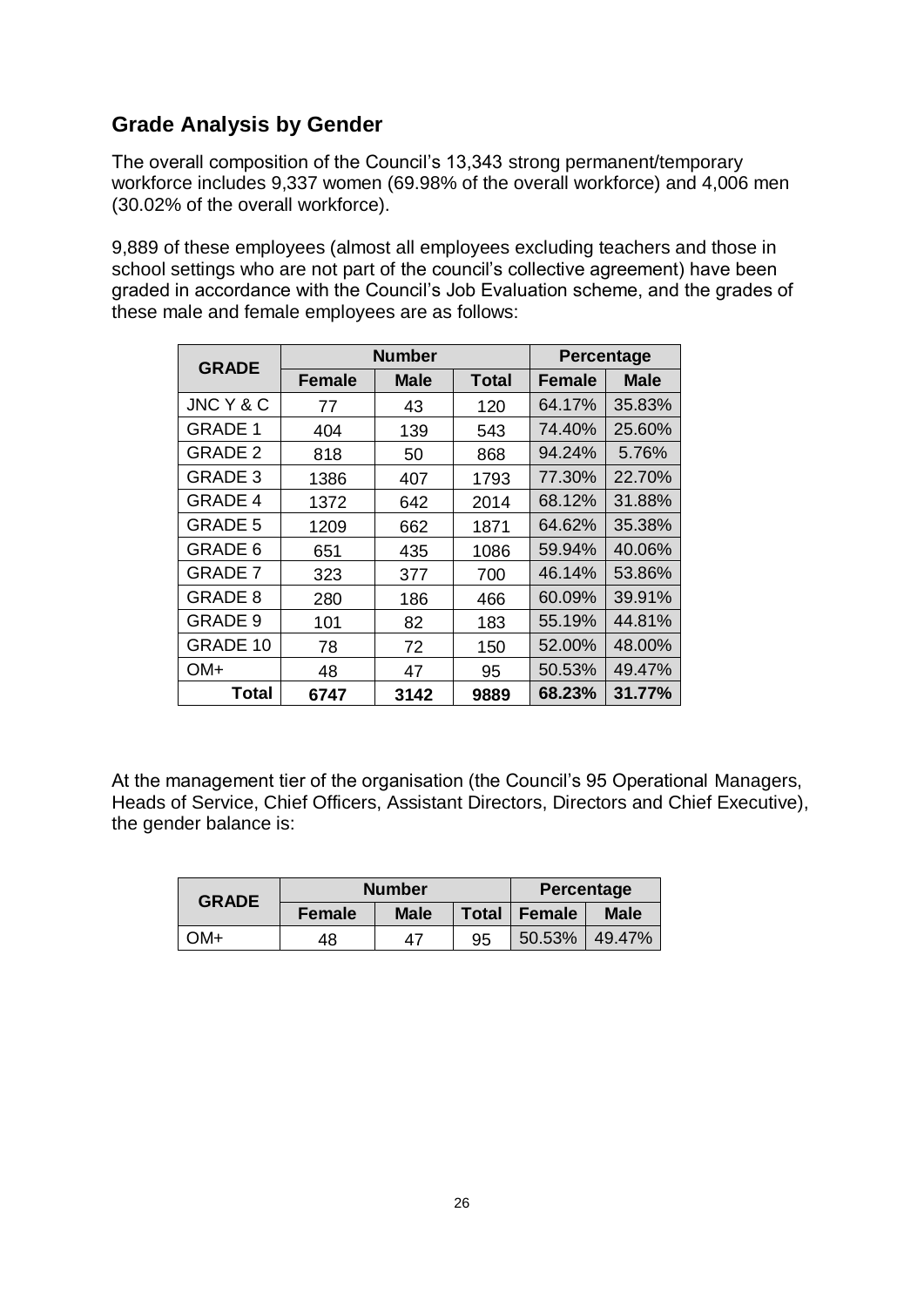### **Gross Pay Analysis by Gender**

The table below shows the gross pay by male and female employees, in bands of £5,000 and £10,000. This analysis includes all Council employees, including those working in schools. The levels of take home pay reflect the fact that women are more represented amongst Part-time employees.

| <b>Gross Annual</b> | <b>Part Time</b> |               |                |               |                |  |  |  |  |  |
|---------------------|------------------|---------------|----------------|---------------|----------------|--|--|--|--|--|
| <b>Earnings</b>     | <b>Female</b>    |               |                | <b>Male</b>   |                |  |  |  |  |  |
|                     | <b>No</b>        | $\frac{0}{0}$ | <b>No</b>      | $\frac{0}{0}$ |                |  |  |  |  |  |
| £1 - £4,999         | 675              | 91.71%        | 61             | 8.29%         | 736            |  |  |  |  |  |
| £5,000 - £9,999     | 1068             | 88.48%        | 139            | 11.52%        | 1207           |  |  |  |  |  |
| £10,000 - £14,999   | 1667             | 86.06%        | 270            | 13.94%        | 1937           |  |  |  |  |  |
| £15,000 - £19,999   | 1180             | 86.70%        | 181            | 13.30%        | 1361           |  |  |  |  |  |
| £20,000 - £24,999   | 455              | 84.26%        | 85             | 15.74%        | 540            |  |  |  |  |  |
| £25,000 - £29,999   | 134              | 82.21%        | 29             | 17.79%        | 163            |  |  |  |  |  |
| £30,000 - £39,999   | 197              | 89.95%        | 22             | 10.05%        | 219            |  |  |  |  |  |
| £40,000 - £49,999   | 15               | 78.95%        | 4              | 21.05%        | 19             |  |  |  |  |  |
| £50,000 - £59,999   | 0                | 0.00%         | $\overline{2}$ | 100.00%       | $\overline{2}$ |  |  |  |  |  |
| £60,000 - £69,999   | 0                | 0.00%         | $\overline{0}$ | 0.00%         | 0              |  |  |  |  |  |
| £70,000 +           | 0                | 0.00%         | $\Omega$       | 0.00%         | $\overline{0}$ |  |  |  |  |  |

| <b>Gross Annual</b> | <b>Full Time</b> |               |           |               |                |  |  |  |  |  |
|---------------------|------------------|---------------|-----------|---------------|----------------|--|--|--|--|--|
| <b>Earnings</b>     | <b>Female</b>    |               |           | <b>Male</b>   |                |  |  |  |  |  |
|                     | <b>No</b>        | $\frac{0}{0}$ | <b>No</b> | $\frac{0}{0}$ |                |  |  |  |  |  |
| £1 - £4,999         | 0                | 0.00%         | 0         | 0.00%         | $\overline{0}$ |  |  |  |  |  |
| £5,000 - £9,999     | 0                | 0.00%         | 0         | 0.00%         | 0              |  |  |  |  |  |
| £10,000 - £14,999   | 19               | 79.17%        | 5         | 20.83%        | 24             |  |  |  |  |  |
| £15,000 - £19,999   | 504              | 56.19%        | 393       | 43.81%        | 897            |  |  |  |  |  |
| £20,000 - £24,999   | 753              | 44.85%        | 926       | 55.15%        | 1679           |  |  |  |  |  |
| £25,000 - £29,999   | 603              | 51.49%        | 568       | 48.51%        | 1171           |  |  |  |  |  |
| £30,000 - £39,999   | 1128             | 57.91%        | 820       | 42.09%        | 1948           |  |  |  |  |  |
| £40,000 - £49,999   | 672              | 66.34%        | 341       | 33.66%        | 1013           |  |  |  |  |  |
| £50,000 - £59,999   | 145              | 62.50%        | 87        | 37.50%        | 232            |  |  |  |  |  |
| £60,000 - £69,999   | 86               | 68.80%        | 39        | 31.20%        | 125            |  |  |  |  |  |
| £70,000 +           | 36               | 51.43%        | 34        | 48.57%        | 70             |  |  |  |  |  |

Note Total based on 13,343 permanent/temporary workforce.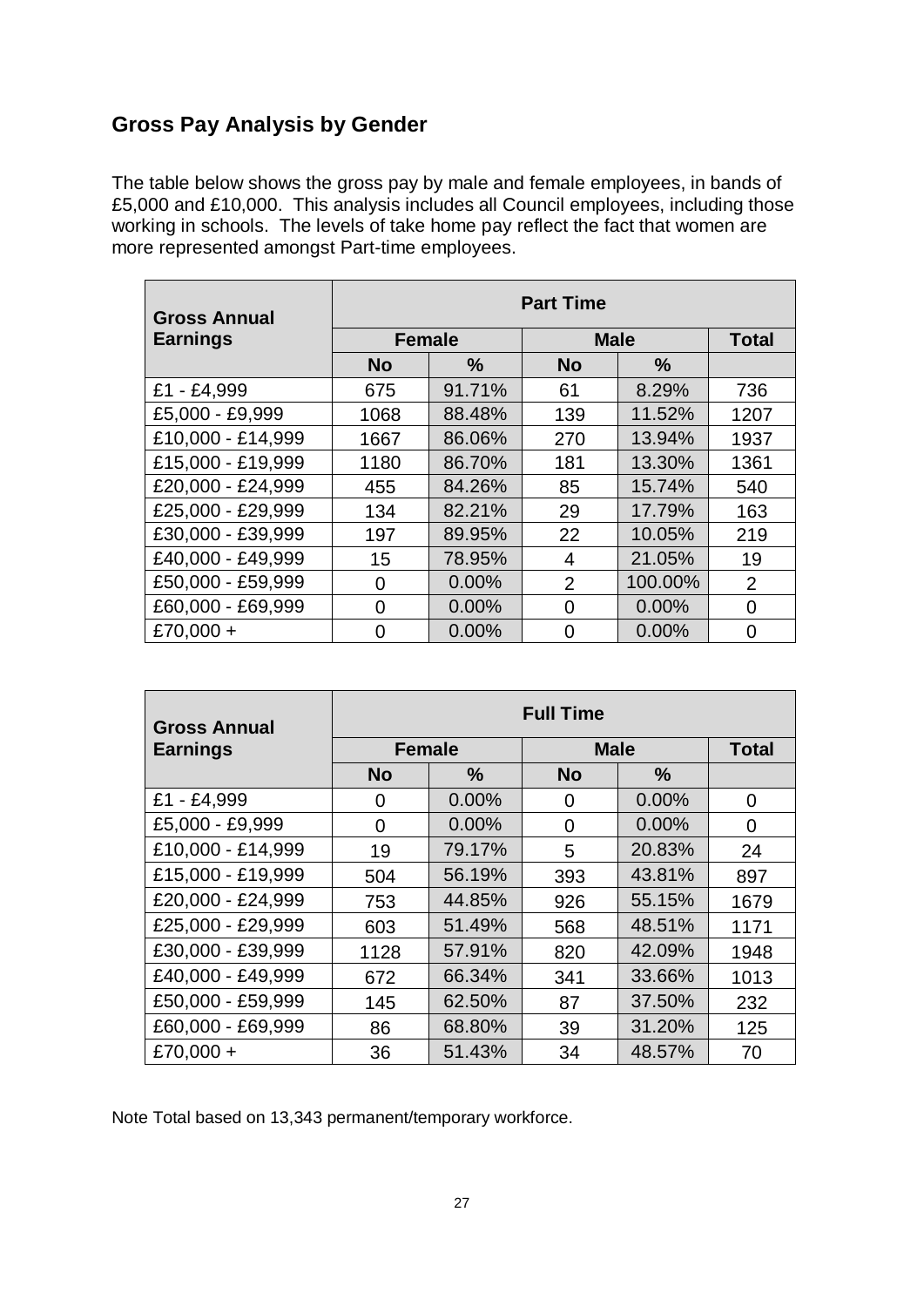# **5. The Council's Permanent/Temporary Workforce - Analysis by Age**

The first table below shows the age distribution of the Council's employees across Directorates and for those employed in schools. The second table shows the age distribution by Directorates:

| <b>Age Group</b> | <b>Council (less</b><br>schools) |        | <b>School Employees</b> |        | <b>Total</b> |        |
|------------------|----------------------------------|--------|-------------------------|--------|--------------|--------|
|                  | <b>No</b>                        | $\%$   | <b>No</b>               | $\%$   | <b>No</b>    | $\%$   |
| 16-24            | 227                              | 37.52% | 378                     | 62.48% | 605          | 4.53%  |
| 25-34            | 1081                             | 39.04% | 1688                    | 60.96% | 2769         | 20.75% |
| $35 - 44$        | 1436                             | 42.83% | 1917                    | 57.17% | 3353         | 25.13% |
| 45-54            | 1815                             | 47.13% | 2036                    | 52.87% | 3851         | 28.86% |
| 55-64            | 1446                             | 59.56% | 982                     | 40.44% | 2428         | 18.20% |
| $65+$            | 205                              | 60.83% | 132                     | 39.17% | 337          | 2.53%  |

|                                         | <b>Age Group</b> |           |           |        |           |               |           |        |           |          |           |               |           |              |
|-----------------------------------------|------------------|-----------|-----------|--------|-----------|---------------|-----------|--------|-----------|----------|-----------|---------------|-----------|--------------|
| <b>Directorates</b>                     |                  | $16 - 24$ |           | 25-34  |           | 35-44         |           | 45-54  |           | 55-64    |           | $65+$         |           | <b>Total</b> |
|                                         | <b>No</b>        | %         | <b>No</b> | $\%$   | <b>No</b> | $\frac{9}{6}$ | <b>No</b> | %      | <b>No</b> | $\%$     | <b>No</b> | $\frac{9}{6}$ | <b>No</b> | %            |
| <b>ECONOMIC DEVELOPMENT</b>             | 25               | 0.19%     | 118       | 0.88%  | 190       | $.42\%$       | 300       | 2.25%  | 287       | 2.15%    | 49        | 0.37%         | 969       | 7.26%        |
| EDUCATION & LIFELONG LEARNING - CENTRAL | 8                | 0.06%     | 67        | 0.50%  | 199       | .49%          | 243       | .82%   | 174       | 1.30%    | 25        | 0.19%         | 716       | 5.37%        |
| EDUCATION & LIFELONG LEARNING - SCHOOLS | 378              | 2.83%     | 1688      | 12.65% | 1917      | 14.37%        | 2036      | 15.26% | 982       | 7.36%    | 132       | 0.99%         | 7133      | 53.46%       |
| <b>GOVERNANCE &amp; LEGAL SERVICES</b>  | 6                | 0.04%     | 25        | 0.19%  | 17        | 0.13%         | 31        | 0.23%  | 23        | 0.17%    |           | 0.01%         | 103       | 0.77%        |
| <b>HOUSING &amp; COMMUNITIES</b>        | 85               | 0.64%     | 320       | 2.40%  | 342       | 2.56%         | 343       | 2.57%  | 251       | 1.88%    | -42       | 0.31%         | 1383      | 10.36%       |
| PERFORMANCE & PARTNERSHIPS              |                  | 0.01%     |           | 0.13%  | 25        | 0.19%         | 22        | 0.16%  | 8         | $0.06\%$ |           | $0.01\%$      | 74        | 0.55%        |
| PLANNING TRANSPORT & ENVIRONMENT        | 25               | 0.19%     | 132       | 0.99%  | 216       | .62%          | 318       | 2.38%  | 266       | 1.99%    | 39        | 0.29%         | 996       | 7.46%        |
| <b>RESOURCES</b>                        | 52               | 0.39%     | 204       | 1.53%  | 198       | .48%          | 248       | .86%   | 124       | 0.93%    | 9         | $0.07\%$      | 835       | 6.26%        |
| <b>SOCIAL SERVICES</b>                  | 25               | 0.19%     | 198       | 1.48%  | 249       | $.87\%$       | 310       | 2.32%  | 313       | 2.35%    | 39        | 0.29%         | 1134      | 8.50%        |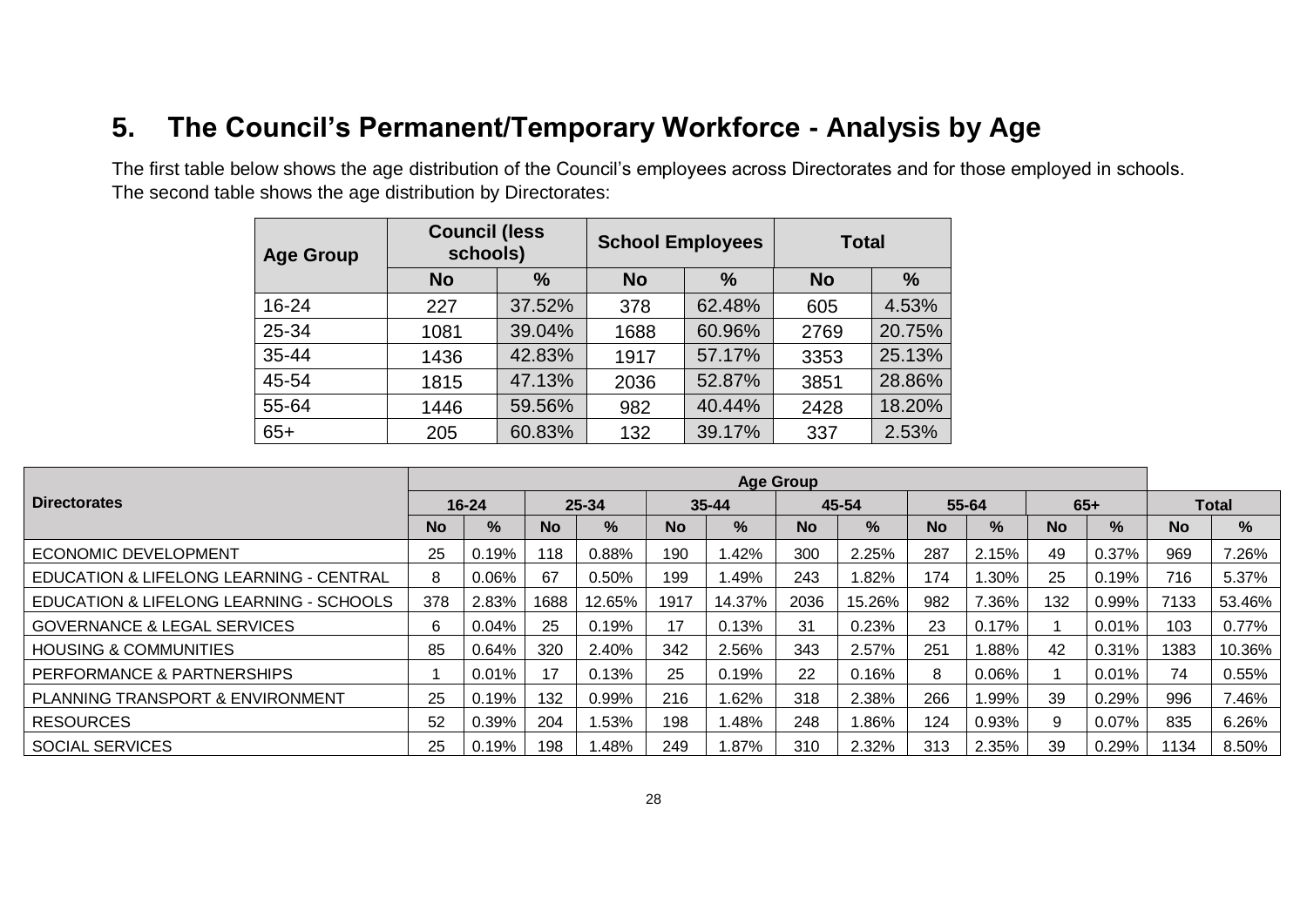# **6. The Council's Permanent/Temporary Workforce – Analysis by Other Protected Characteristics**

### **Disability**

171 of the Council's employees (1.28%) identified as being disabled. 3,228 employees (24.19%) identified as not being disabled, with the remaining 9,944 (74.53%) not disclosing this information.

### **Gender Reassignment**

8 employees identified as having a Gender Identity other than that which they were assigned at birth. 3,574 employees identified as having the same Gender Identity that they were assigned at birth, 111 preferred not to say, and the remaining 9,650 did not identify their Gender Identity.

#### **Marriage and Civil Partnership**

Employees identified their Marital Status as follows:

| <b>Marital Status</b>        | <b>No</b> | $\frac{0}{0}$ |
|------------------------------|-----------|---------------|
| <b>Civil Partner</b>         | 28        | 0.21%         |
| <b>Dissolved Partnership</b> | 2         | 0.01%         |
| <b>Divorced</b>              | 264       | 1.98%         |
| Married                      | 2479      | 18.58%        |
| <b>Not Recorded</b>          | 8999      | 67.44%        |
| Prefer Not To Say            | 49        | 0.37%         |
| Separated                    | 66        | 0.49%         |
| Single                       | 1004      | 7.52%         |
| <b>Unmarried Partner</b>     | 420       | 3.15%         |
| Widowed                      | 32        | 0.24%         |
| Total                        | 13343     | 100.00%       |

### **Pregnancy and Maternity**

314 employees began Maternity Leave during 2018, with 38 returning from Maternity Leave during the year. No one resigned following Maternity Leave. 6 employees began Adoption Leave, and 109 took Maternity/Paternity Support Leave. There was no Shared Parental Leave.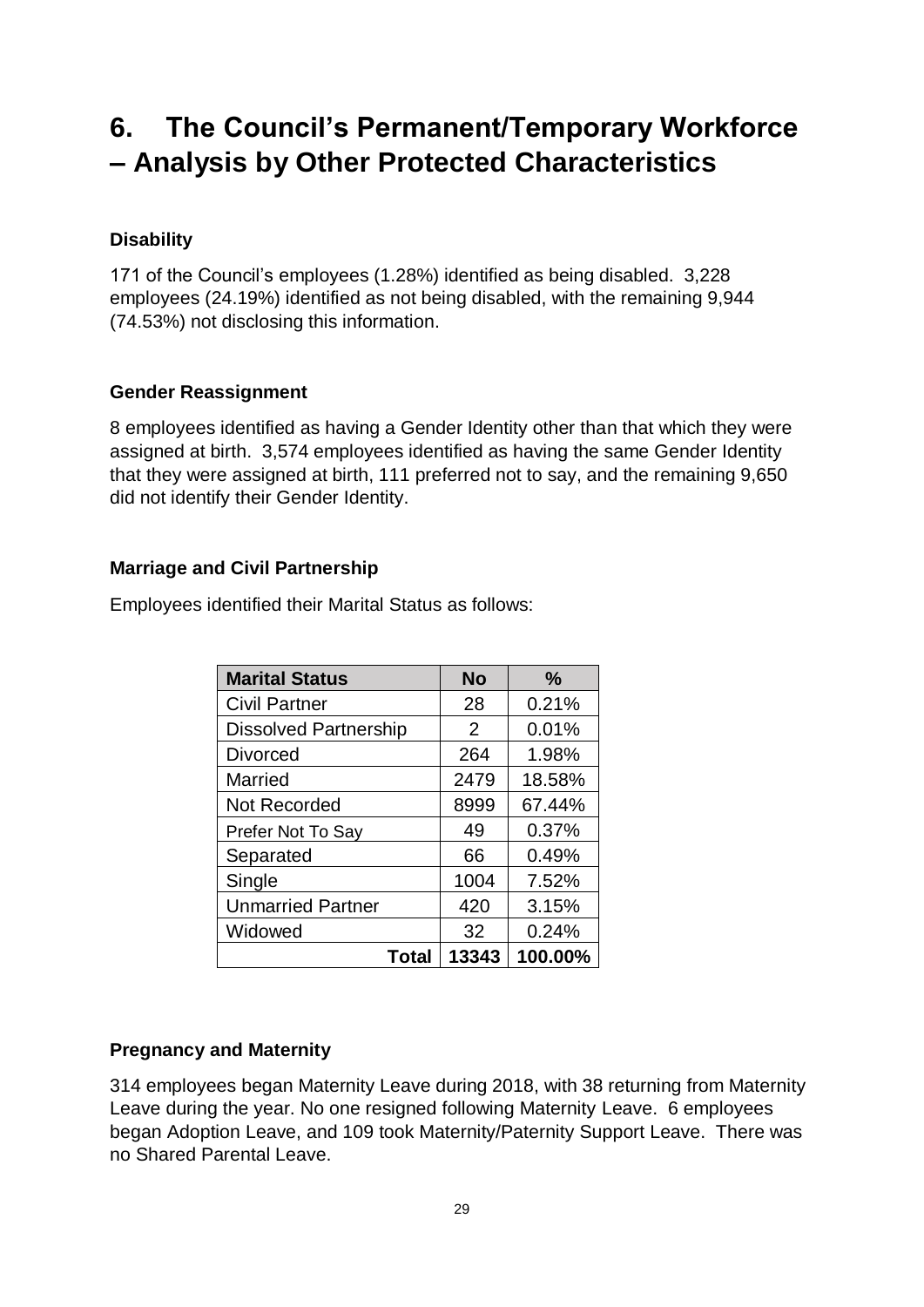## **Religion or Belief (including lack of belief)**

Employees identified their Religion or Belief (including Lack of Belief) as follows:

| <b>Belief</b>       | <b>No</b> | $\frac{0}{0}$ |
|---------------------|-----------|---------------|
| <b>Buddhist</b>     | 18        | 0.13%         |
| Christian           | 1818      | 13.63%        |
| Hindu               | 20        | 0.15%         |
| Jewish              | O         | 0.00%         |
| Muslim              | 124       | 0.93%         |
| None                | 1735      | 13.00%        |
| <b>Not Recorded</b> | 9162      | 68.67%        |
| Other               | 162       | 1.21%         |
| Prefer Not To Say   | 289       | 2.17%         |
| Rastafarian         | 4         | 0.03%         |
| Sikh                | 10        | 0.07%         |
| Zoroastrian         | 1         | 0.01%         |
| Total               | 13343     | 100.00%       |

### **Sexual Orientation**

Employees identified their Sexual Orientation as follows:

| <b>Sexual</b><br><b>Orientation</b> | <b>No</b> | $\%$    |
|-------------------------------------|-----------|---------|
| <b>Bisexual</b>                     | 39        | 0.29%   |
| Gay                                 | 78        | 0.58%   |
| Heterosexual                        | 3718      | 27.86%  |
| Lesbian                             | 35        | 0.26%   |
| <b>Not Recorded</b>                 | 9190      | 68.88%  |
| Other                               | 31        | 0.23%   |
| Prefer Not To Say                   | 252       | 1.89%   |
| Total                               | 13343     | 100.00% |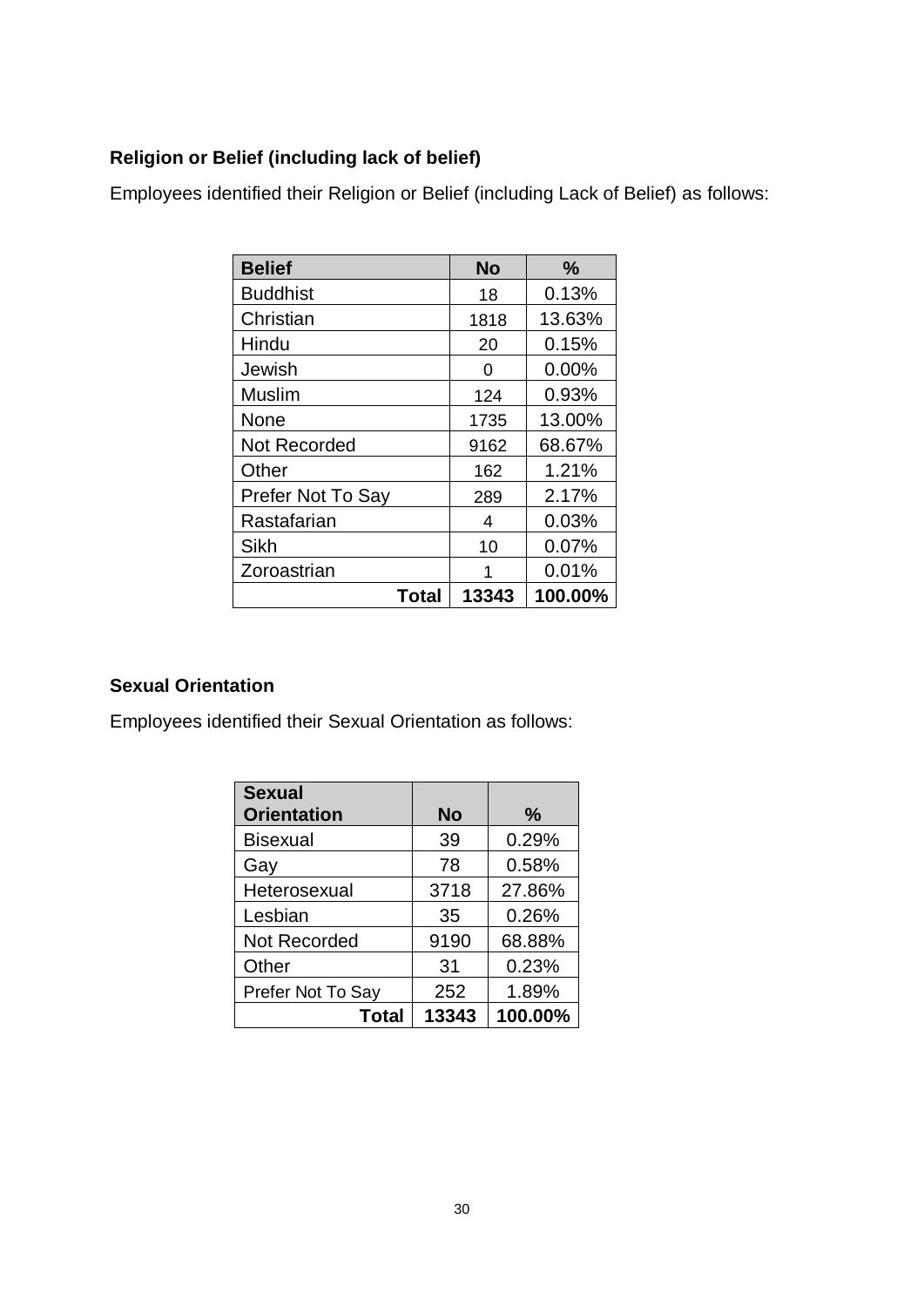# **7. "Applicants" to the Council by Protected Characteristics**

For the period 1<sup>st</sup> April 2018 to 31<sup>st</sup> March 2019, Cardiff received 15,928 applications for vacancies. The information in the following tables excludes applicants for school vacancies. Applications processed directly by schools are not recorded.

| Age          | <b>No</b> | $\%$   | <b>Disability</b> | <b>No</b> | %      |
|--------------|-----------|--------|-------------------|-----------|--------|
| 16-21        | 482       | 3.03%  | <b>Disabled</b>   | 853       | 5.36%  |
| $22 - 26$    | 3173      | 19.92% | Not Disabled      | 13558     | 85.12% |
| 27-33        | 3927      | 24.65% | Not Recorded      | 1517      | 9.52%  |
| 34-40        | 2621      | 16.46% | <b>Total</b>      | 15928     |        |
| 41-50        | 2407      | 15.11% |                   |           |        |
| $50+$        | 2095      | 13.15% |                   |           |        |
| Not Recorded | 1223      | 7.68%  |                   |           |        |
| Total        | 15928     |        |                   |           |        |

| <b>Disability</b> | No    | ℅      |
|-------------------|-------|--------|
| Disabled          | 853   | 5.36%  |
| Not Disabled      | 13558 | 85.12% |
| Not Recorded      | 1517  | 9.52%  |
| Total             | 15928 |        |

| <b>Racial Group</b>    | No.   | %      | <b>Gender</b> | <b>No</b> | $\%$   |
|------------------------|-------|--------|---------------|-----------|--------|
| Asian                  | 1055  | 6.62%  | Female        | 8662      | 54.38% |
| <b>Black</b>           | 607   | 3.81%  | Male          | 6469      | 40.62% |
| Chinese / Far East     | 94    | 0.59%  | Not Recorded  | 797       | 5.00%  |
| <b>Mixed Ethnicity</b> | 48    | 0.30%  | <b>Total</b>  | 15928     |        |
| Other                  | 5     | 0.03%  |               |           |        |
| White                  | 12741 | 79.99% |               |           |        |
| Not Recorded           | 1378  | 8.65%  |               |           |        |
| Total                  | 15928 |        |               |           |        |

| <b>Gender</b> | No    | %      |
|---------------|-------|--------|
| Female        | 8662  | 54.38% |
| Male          | 6469  | 40.62% |
| Not Recorded  | 797   | 5.00%  |
| Total         | 15928 |        |

| <b>Religion or Belief/Non Belief</b> | No.            | %        | <b>Sexual</b><br><b>Orientation</b> | No.   | %      |
|--------------------------------------|----------------|----------|-------------------------------------|-------|--------|
| Baha'i                               | 1              | 0.00%    | <b>Bisexual</b>                     | 381   | 2.39%  |
| <b>Buddhist</b>                      | 63             | 0.40%    | Gay                                 | 462   | 2.90%  |
| Christian                            | 4610           | 28.94%   | Heterosexual                        | 12622 | 79.24% |
| Hindu                                | 154            | 0.97%    | Lesbian                             | 157   | 0.99%  |
| Jain                                 | 6              | 0.04%    | Other                               | 108   | 0.68%  |
| Jewish                               | 13             | 0.08%    | Prefer Not To Say                   | 774   | 4.86%  |
| Muslim                               | 1011           | 6.35%    | Not Recorded                        | 1424  | 8.94%  |
| None                                 | 7691           | 48.29%   | Total                               | 15928 |        |
| Other                                | 363            | 2.28%    |                                     |       |        |
| Prefer Not To Say                    | 890            | 5.59%    |                                     |       |        |
| Rastafarian                          | $\overline{2}$ | 0.01%    |                                     |       |        |
| <b>Sikh</b>                          | 62             | 0.39%    |                                     |       |        |
| Zoroastrian                          | 1              | $0.00\%$ |                                     |       |        |
| Not Recorded                         | 1061           | 6.66%    |                                     |       |        |
| Total                                | 15928          |          |                                     |       |        |

| <b>Sexual</b><br><b>Orientation</b> | No.   | $\%$   |
|-------------------------------------|-------|--------|
| <b>Bisexual</b>                     | 381   | 2.39%  |
| Gay                                 | 462   | 2.90%  |
| Heterosexual                        | 12622 | 79.24% |
| Lesbian                             | 157   | 0.99%  |
| Other                               | 108   | 0.68%  |
| Prefer Not To Say                   | 774   | 4.86%  |
| Not Recorded                        | 1424  | 8.94%  |
| Total                               | 15928 |        |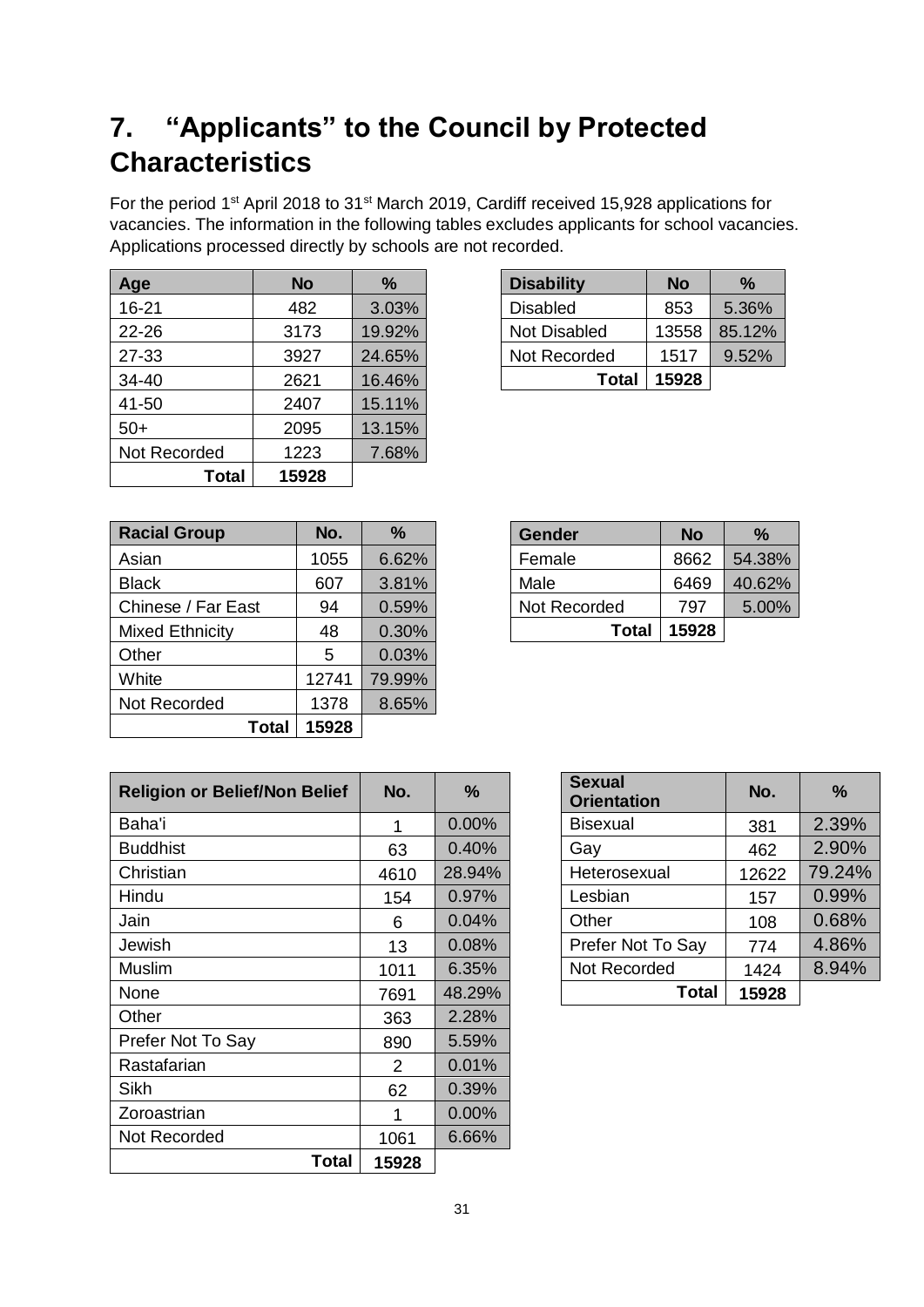# **8. Training by Protected Characteristics**

For the period 1<sup>st</sup> April 2018 to 31<sup>st</sup> March 2019, 11,902 training requests were submitted. The information in the following tables does not include school employees as training records are held by individual schools, not the Council.

#### **By Age**

|                              |       | <b>Age Range</b> |           |       |       |       |              |  |  |
|------------------------------|-------|------------------|-----------|-------|-------|-------|--------------|--|--|
| <b>Training</b>              | 16-24 | 25-34            | $35 - 44$ | 45-54 | 55-64 | $65+$ | <b>Total</b> |  |  |
| <b>All Training Requests</b> | 240   | 2314             | 3034      | 3173  | 2701  | 440   | 11902        |  |  |
| Approved                     | 221   | 1918             | 2469      | 2647  | 2261  | 381   | 9897         |  |  |

|                       | <b>Age Range</b> |           |           |                      |                          |        |  |  |  |
|-----------------------|------------------|-----------|-----------|----------------------|--------------------------|--------|--|--|--|
| <b>Training</b>       | 16-24            | 25-34     | $35 - 44$ | 45-54                | 55-64                    | $65+$  |  |  |  |
| All Training Requests | 2.02%            | $19.44\%$ |           | 25.49% 26.66% 22.69% |                          | 3.70%  |  |  |  |
| Approved              | 92.08%           | 82.89%    |           |                      | 81.38%   83.42%   83.71% | 86.59% |  |  |  |

#### **By Gender**

|                              | Gender |             |              |  |  |  |  |
|------------------------------|--------|-------------|--------------|--|--|--|--|
| <b>Training</b>              | Female | <b>Male</b> | <b>Total</b> |  |  |  |  |
| <b>All Training Requests</b> | 8013   | 3889        | 11902        |  |  |  |  |
| Approved                     | 6585   | 3312        | 9897         |  |  |  |  |

|                              | Gender |             |  |  |
|------------------------------|--------|-------------|--|--|
| <b>Training</b>              | Female | <b>Male</b> |  |  |
| <b>All Training Requests</b> | 67.32% | 32.68%      |  |  |
| Approved                     | 82.18% | 85.16%      |  |  |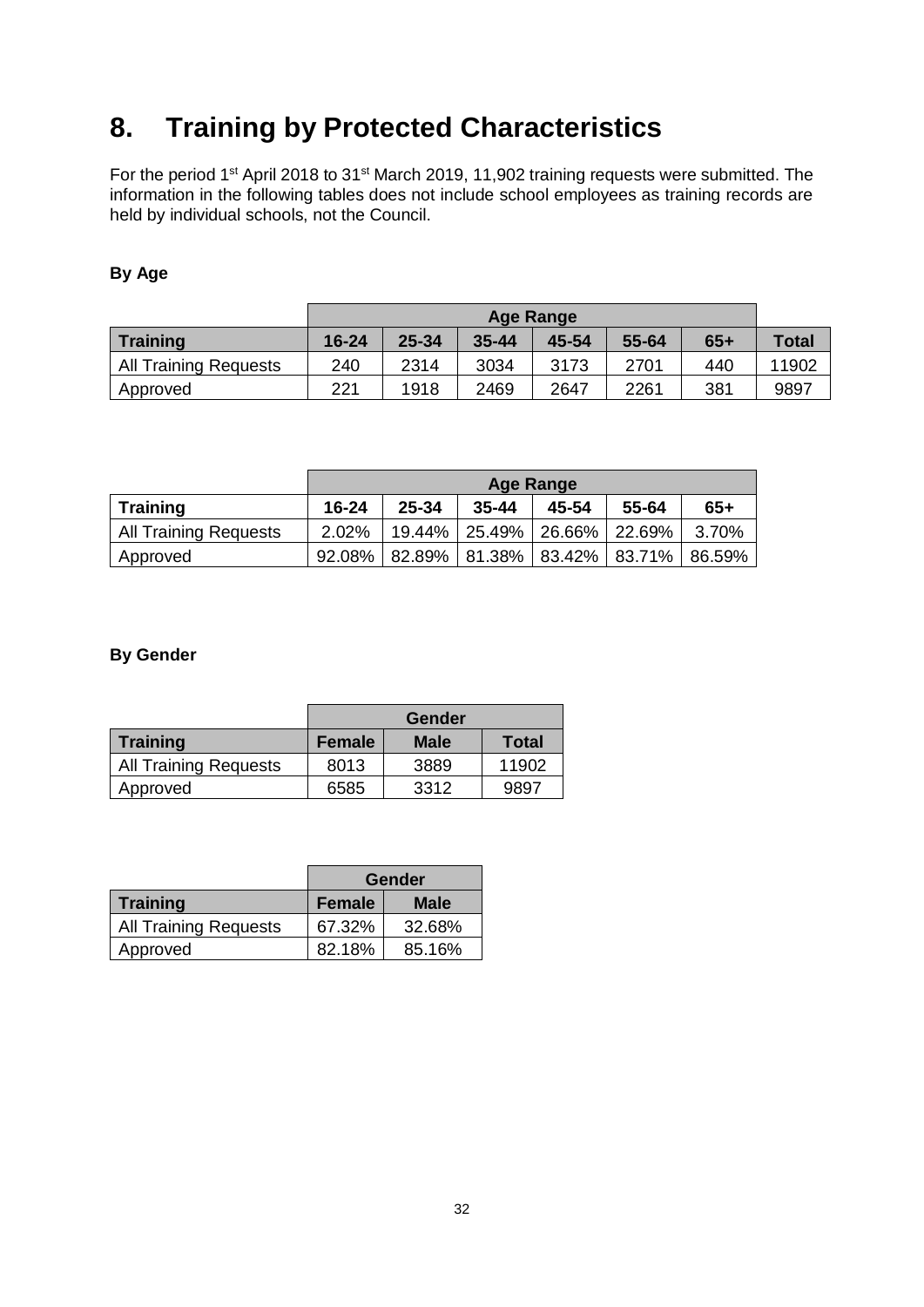## **By Racial Group**

|                              |              | <b>Racial Group</b> |                              |                                  |              |                                       |                                |                          |                              |                              |                               |              |
|------------------------------|--------------|---------------------|------------------------------|----------------------------------|--------------|---------------------------------------|--------------------------------|--------------------------|------------------------------|------------------------------|-------------------------------|--------------|
| Training                     | <b>Asian</b> | <b>Black</b>        | Chinese /<br><b>Far East</b> | <b>Mixed</b><br><b>Ethnicity</b> | <b>Other</b> | <b>Prefer</b><br><b>Not To</b><br>Say | <b>White</b><br><b>British</b> | <b>White</b><br>European | <b>White</b><br><b>Irish</b> | <b>White</b><br><b>Other</b> | <b>Not</b><br><b>Recorded</b> | <b>Total</b> |
| <b>All Training Requests</b> | 346          | 335                 | 57                           | 370                              | 26           | 28                                    | 9952                           | 158                      | 81                           | 89                           | 460                           | 11902        |
| Approved                     | 287          | 299                 | 47                           | 312                              | 23           | 22                                    | 8223                           | 138                      | 72                           | 79                           | 395                           | 9897         |

|                              |              | <b>Racial Group</b> |                             |                                  |              |                                       |                         |                          |                              |                              |                               |              |
|------------------------------|--------------|---------------------|-----------------------------|----------------------------------|--------------|---------------------------------------|-------------------------|--------------------------|------------------------------|------------------------------|-------------------------------|--------------|
| Training                     | <b>Asian</b> | <b>Black</b>        | Chinese/<br><b>Far East</b> | <b>Mixed</b><br><b>Ethnicity</b> | <b>Other</b> | <b>Prefer</b><br><b>Not To</b><br>Say | White<br><b>British</b> | <b>White</b><br>European | <b>White</b><br><b>Irish</b> | <b>White</b><br><b>Other</b> | <b>Not</b><br><b>Recorded</b> | <b>Total</b> |
| <b>All Training Requests</b> | 2.91%        | 2.81%               | $0.48\%$                    | 3.11%                            | 0.22%        | 0.24%                                 | 83.62%                  | .33%                     | 0.68%                        | 0.75%                        | 3.86%                         | 100.00%      |
| Approved                     | 82.95%       | 89.25%              | 82.46%                      | 84.32%                           | 88.46%       | 78.57%                                | 82.63%                  | 87.34%                   | 88.89%                       | 88.76%                       | 85.87%                        | 83.15%       |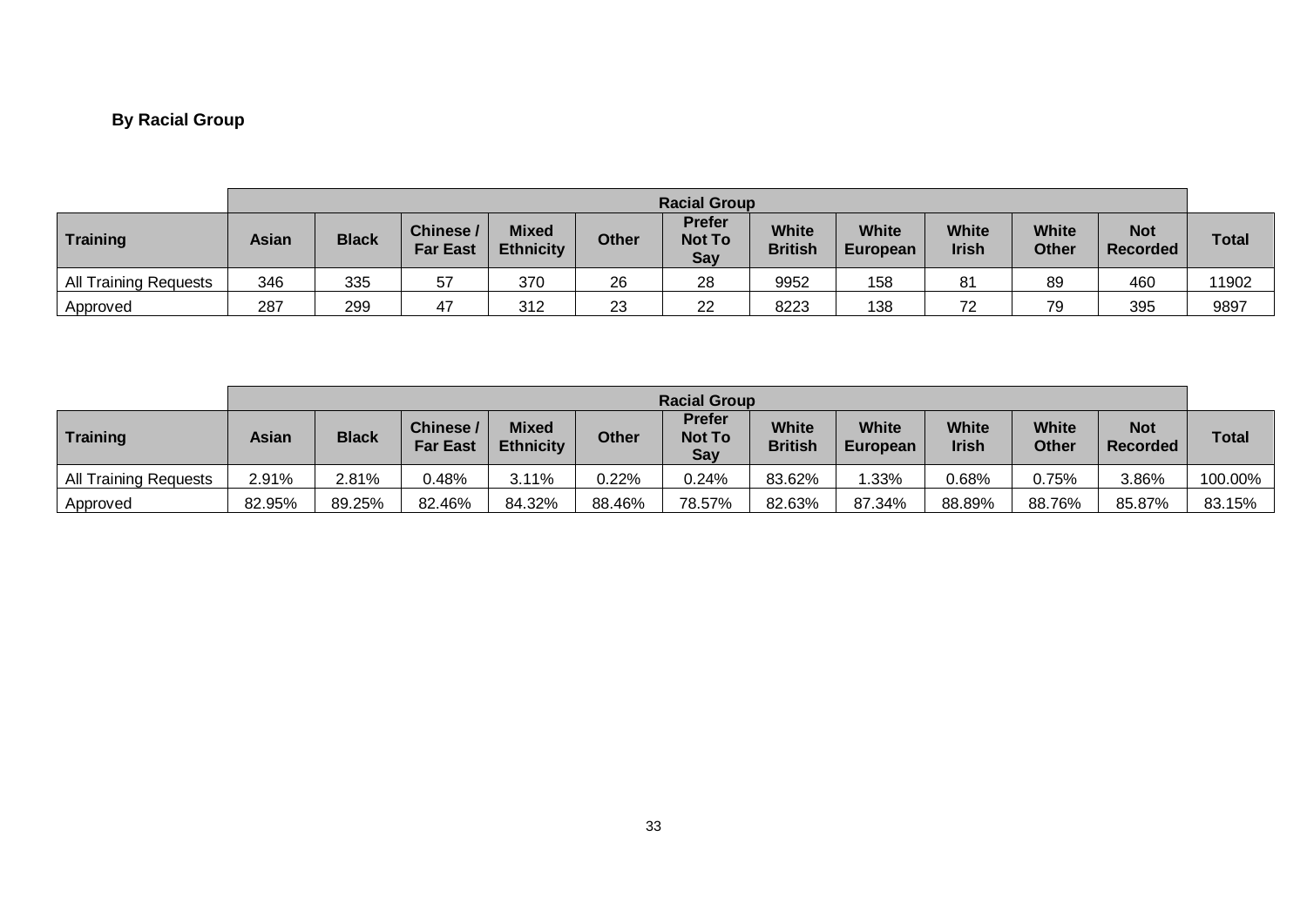# **9. Disciplinary Information by Protected Characteristics**

The disciplinary information is for Council based employees and excludes school employees. The data is based on cases closed during the period 1<sup>st</sup> April 2018 to 31<sup>st</sup> March 2019.

#### **By Age**

|                              |              |        |                | <b>Age Range</b> |        |                |              |
|------------------------------|--------------|--------|----------------|------------------|--------|----------------|--------------|
| <b>Disciplinary Outcome</b>  | $16 - 24$    | 25-34  | $35 - 44$      | 45-54            | 55-64  | $65+$          | <b>Total</b> |
| Informal                     | $\Omega$     | 4      | 5              | 3                | 5      | 0              | 17           |
| No Action                    |              | 8      | 17             | 17               | 16     | $\overline{2}$ | 61           |
| Verbal Warning               | $\Omega$     |        |                |                  | 0      | 0              | 2            |
| <b>Written Warning</b>       | $\Omega$     | 3      | 6              | 6                | 10     | 0              | 25           |
| <b>Final Written Warning</b> |              |        | $\overline{2}$ |                  | 2      |                | 8            |
| Dismissal - With Notice      | $\Omega$     | 0      |                | 0                |        | 0              |              |
| Dismissal - Without Notice   | $\Omega$     |        |                | 0                |        | $\Omega$       | 3            |
| <b>Total</b>                 | $\mathbf{2}$ | 18     | 31             | 28               | 35     | 3              | 117          |
|                              | 1.71%        | 15.38% | 26.50%         | 23.93%           | 29.91% | 2.56%          |              |

### **By Racial Group**

| <b>Disciplinary Outcome</b>  | Asian        | <b>Black</b> | <b>Mixed</b><br><b>Ethnicity</b> | <b>Not</b><br><b>Disclosed</b> | <b>White</b><br><b>European</b> | <b>White</b><br><b>British</b> | <b>White</b><br><b>Other</b> | <b>Total</b> |
|------------------------------|--------------|--------------|----------------------------------|--------------------------------|---------------------------------|--------------------------------|------------------------------|--------------|
| Informal                     | 0            | 0            | 0                                | 0                              | 0                               | 17                             | 0                            | 17           |
| No Action                    |              |              | 3                                | 8                              | 0                               | 47                             |                              | 61           |
| Verbal Warning               | 0            | 0            | 0                                | 0                              | 0                               | 2                              | 0                            | 2            |
| <b>Written Warning</b>       | 0            |              | 0                                | 0                              | 0                               | 24                             | 0                            | 25           |
| <b>Final Written Warning</b> | 0            | 0            | 0                                | $\Omega$                       | 0                               | 8                              | 0                            | 8            |
| Dismissal - With Notice      | $\Omega$     | 0            | $\Omega$                         | 0                              | 0                               |                                | 0                            |              |
| Dismissal - Without Notice   |              | 0            | 0                                | $\Omega$                       | 0                               | $\overline{2}$                 | 0                            | 3            |
| Total                        | $\mathbf{2}$ | $\mathbf{2}$ | 3                                | 8                              | 0                               | 101                            |                              | 117          |
|                              | 1.71%        | 1.71%        | 2.56%                            | 6.84%                          | 0.00%                           | 86.32%                         | 0.85%                        |              |

#### **By Gender**

|                              | Gender        |             |              |
|------------------------------|---------------|-------------|--------------|
| <b>Disciplinary Outcome</b>  | <b>Female</b> | <b>Male</b> | <b>Total</b> |
| Informal                     |               | 10          | 17           |
| No Action                    | 14            | 47          | 61           |
| Verbal Warning               | 0             | 2           | 2            |
| Written Warning              | 13            | 12          | 25           |
| <b>Final Written Warning</b> | 3             | 5           | 8            |
| Dismissal - With Notice      | 0             |             |              |
| Dismissal - Without Notice   | 0             | 3           | 3            |
| Total                        | 37            | 80          | 117          |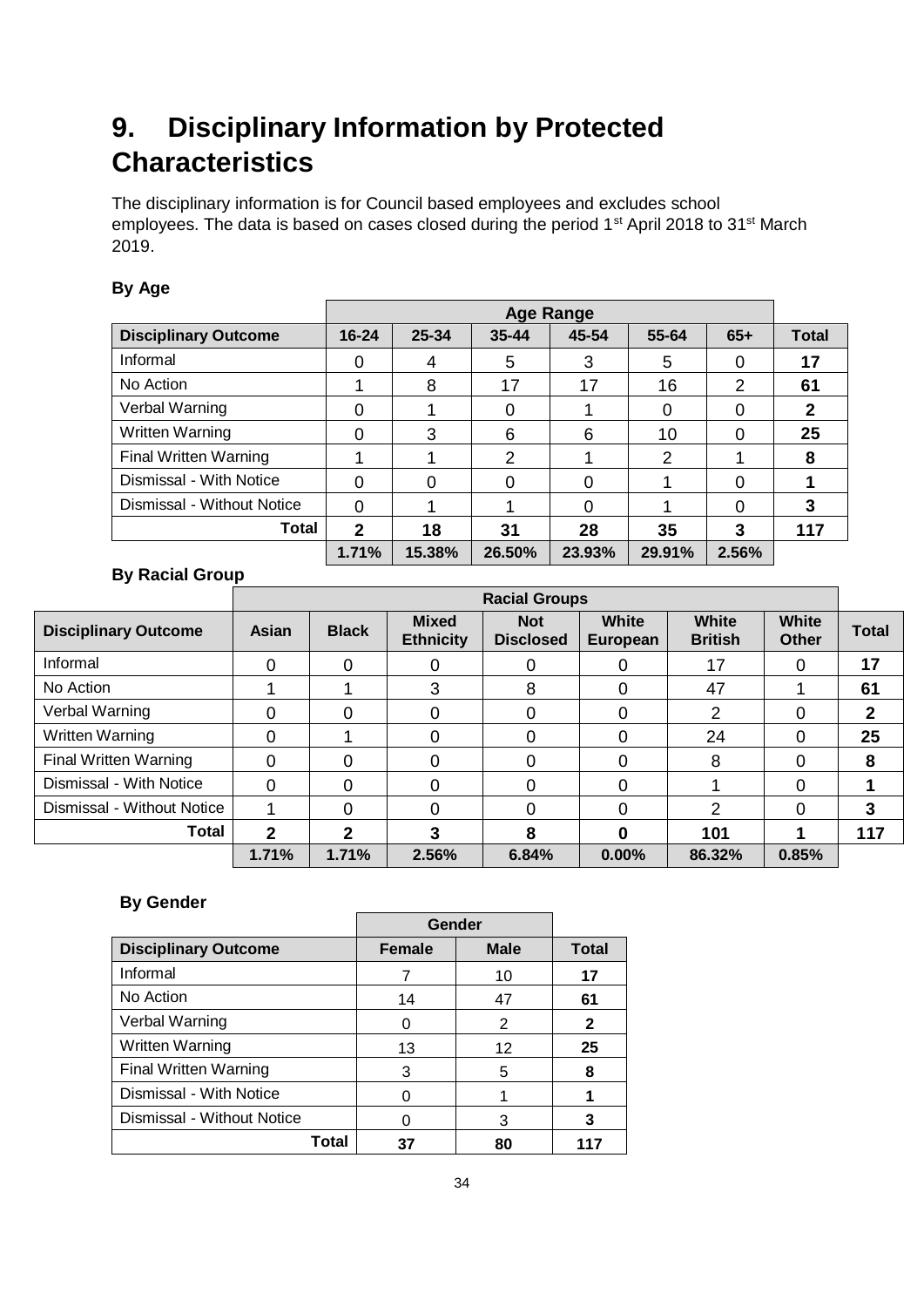| 31.62% | 68.38% |
|--------|--------|
|--------|--------|

Levels of data on disciplinary procedures by Disability, Marriage and Civil Partnership, Religion or Belief, or Sexual Orientation do not permit significant analysis.

# **10. Leaver Information by Protected Characteristics**

For the period 1<sup>st</sup> April 2018 to 31<sup>st</sup> March 2019, there were 2,394 leavers. The information in the following tables includes all council leavers which includes schools.

| By Age                     | <b>Age Range</b> |        |           |        |        |       |              |
|----------------------------|------------------|--------|-----------|--------|--------|-------|--------------|
| <b>Exit Reasons</b>        | $16 - 24$        | 25-34  | $35 - 44$ | 45-54  | 55-64  | $65+$ | <b>Total</b> |
| Death in Service           | 0                | 2      | 3         | 5      | 8      | 4     | 22           |
| End of Contract            | 92               | 198    | 115       | 106    | 71     | 13    | 595          |
| Redundancy                 | 0                | 4      | 3         | 15     | 28     | 5     | 55           |
| Resignation                | 72               | 360    | 293       | 242    | 125    | 44    | 1136         |
| Retirement                 | $\Omega$         | 0      | $\Omega$  |        | 75     | 67    | 143          |
| Termination/Dismissal      | 20               | 54     | 51        | 59     | 64     | 37    | 285          |
| <b>TUPE Transfer</b>       | $\Omega$         | 3      | 3         | 9      | 8      | 2     | 25           |
| <b>Voluntary Severance</b> | $\Omega$         | 6      | 23        | 12     | 69     | 23    | 133          |
| <b>Total</b>               | 184              | 627    | 491       | 449    | 448    | 195   | 2394         |
|                            | 7.69%            | 26.19% | 20.51%    | 18.76% | 18.71% | 8.15% |              |

| <b>By Racial Group</b>     | <b>Racial Group</b> |                |                                 |                                  |       |                         |                   |                                     |                       |                |                               |              |
|----------------------------|---------------------|----------------|---------------------------------|----------------------------------|-------|-------------------------|-------------------|-------------------------------------|-----------------------|----------------|-------------------------------|--------------|
| <b>Exit Reasons</b>        | Asian               | <b>Black</b>   | <b>Chinese</b><br>/ Far<br>East | <b>Mixed</b><br><b>Ethnicity</b> | Other | White<br><b>British</b> | White<br>European | White<br><b>Gypsy</b><br>/Traveller | White<br><b>Irish</b> | White<br>Other | <b>Not</b><br><b>Recorded</b> | <b>Total</b> |
| Death in Service           | 0                   | $\Omega$       | 0                               | 3                                | 0     | 17                      | $\mathbf 0$       | $\mathbf 0$                         | 0                     |                | 1                             | 22           |
| <b>End of Contract</b>     | 19                  | 11             | 5                               | 13                               | 3     | 475                     | 21                | $\mathbf 0$                         | 4                     | $\overline{7}$ | 37                            | 595          |
| Redundancy                 |                     |                | 0                               | $\mathbf 0$                      |       | 40                      | $\mathbf 0$       | 0                                   | 0                     | $\mathbf 0$    | 12                            | 55           |
| Resignation                | 46                  | 26             | $\overline{2}$                  | 38                               | 5     | 904                     | 28                | 0                                   | 8                     | $\overline{7}$ | 72                            | 1136         |
| Retirement                 | 0                   | 2              | 0                               | $\overline{2}$                   | 0     | 117                     | 0                 | 0                                   |                       | 2              | 19                            | 143          |
| Termination/Dismissal      | 10                  | 2              |                                 | 5                                | 0     | 226                     | 4                 |                                     |                       |                | 34                            | 285          |
| <b>TUPE Transfer</b>       | 0                   | $\mathbf 0$    | 0                               | $\Omega$                         | 0     | 20                      |                   | $\Omega$                            | 0                     |                | 3                             | 25           |
| <b>Voluntary Severance</b> | 0                   | $\overline{2}$ | 0                               |                                  | 0     | 112                     |                   | 0                                   |                       | 4              | 12                            | 133          |
| Total                      | 76                  | 44             | 8                               | 62                               | 9     | 1911                    | 55                |                                     | 15                    | 23             | 190                           | 2394         |
|                            | 3.17%               | 1.84%          | 0.33%                           | 2.59%                            | 0.38% | 79.82%                  | 2.30%             | 0.04%                               | 0.63%                 | 0.96%          | 7.94%                         |              |

| <b>By Gender</b>             | <b>Gender</b>     |             |              |  |  |
|------------------------------|-------------------|-------------|--------------|--|--|
| <b>Reason</b>                | <b>Female</b>     | <b>Male</b> | <b>Total</b> |  |  |
| Death in Service             | $12 \overline{ }$ | 10          | 22           |  |  |
| <b>End of Contract</b>       | 441               | 154         | 595          |  |  |
| Redundancy                   | 46                | 9           | 55           |  |  |
| Resignation                  | 836               | 300         | 1136         |  |  |
| Retirement                   | 104               | 39          | 143          |  |  |
| <b>Termination/Dismissal</b> | 194               | 91          | 285          |  |  |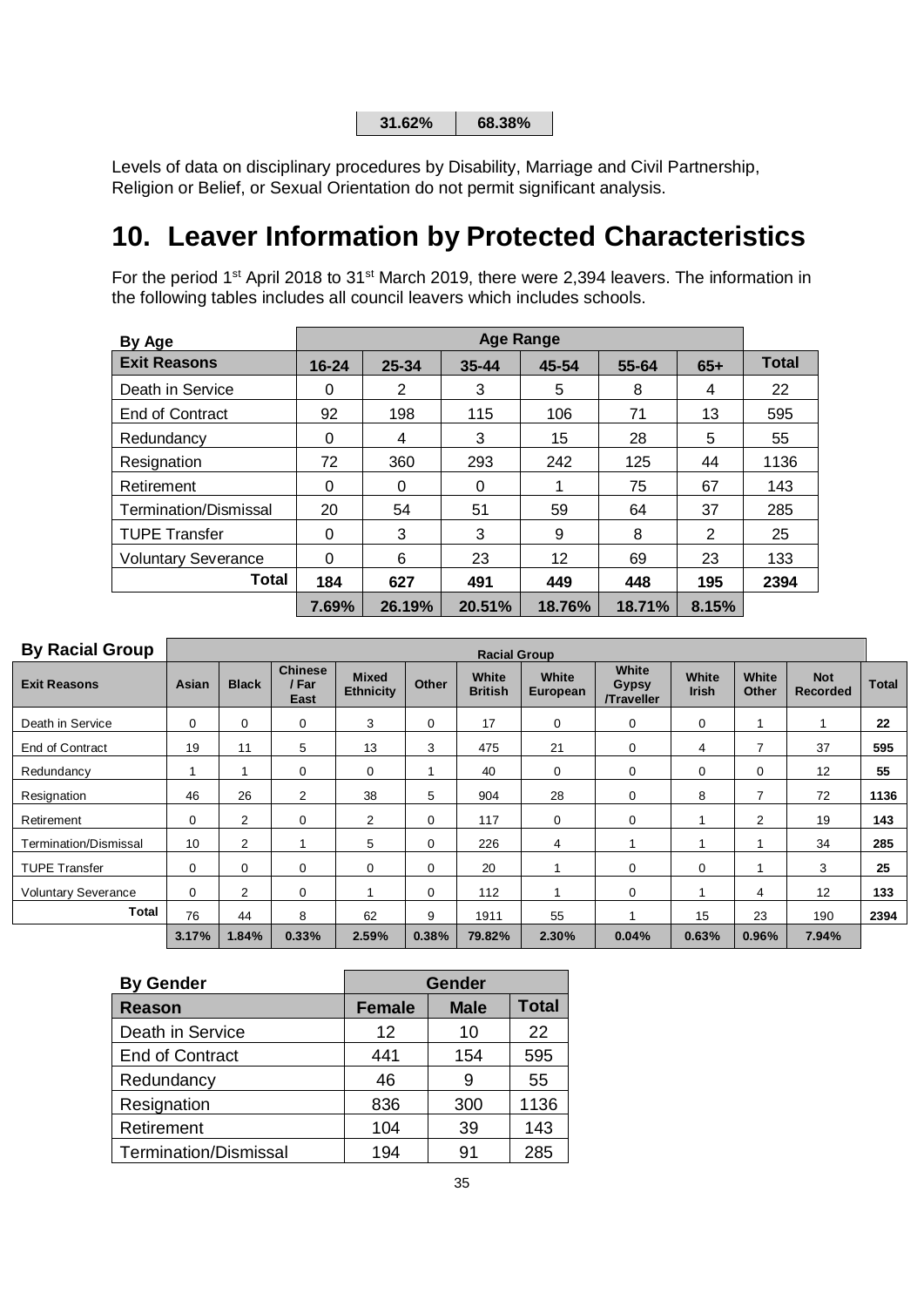| <b>TUPE Transfer</b>       | 23     |        | 25   |
|----------------------------|--------|--------|------|
| <b>Voluntary Severance</b> | 75     | 58     | 133  |
| Total                      | 1731   | 663    | 2394 |
|                            | 72.31% | 27.69% |      |

Levels of leaver information by Disability, Marriage and Civil Partnership, Religion or Belief, or Sexual Orientation do not permit significant analysis.

## **11. Gender Pay Gap**

The table below display the differences in the average pay between men and women as at 31st March 2019.

|               | <b>Mean</b><br><b>Hourly Rate</b> | <b>Median</b><br><b>Hourly Rate</b> |  |  |
|---------------|-----------------------------------|-------------------------------------|--|--|
| <b>Male</b>   | 14.16                             | 12.78                               |  |  |
| <b>Female</b> | 13.96                             | 12.37                               |  |  |
| Pay Gap       | 1.41%                             | 3.21%                               |  |  |

The mean average involves adding up all of the hourly rates and dividing the result by how many numbers were in the list.

The median average involved listing all of the hourly rates in numerical order. If there is an odd number of results, the median average is the middle number. If there is an even number of results, the median will be the mean of the two central numbers.

The quartile table below shows the proportions of male and female full-pay relevant employees in four quartile pay bands, which is done by dividing the workforce into four equal parts. If there a number of employees on the exact same hourly rate of pay crossing two of the quartiles, males and females are split as evenly as possible across the quartiles.

| <b>Quartiles</b> | No of Male | %      | No of<br><b>Female</b> | %      | <b>Total</b> |
|------------------|------------|--------|------------------------|--------|--------------|
| Q <sub>1</sub>   | 571        | 31.46% | 1244                   | 68.54% | 1815         |
| Q2               | 799        | 44.02% | 1016                   | 55.98% | 1815         |
| Q <sub>3</sub>   | 888        | 48.93% | 927                    | 51.07% | 1815         |
| Q <sub>4</sub>   | 782        | 43.11% | 1032                   | 56.89% | 1814         |
| <b>TOTAL</b>     | 3040       | 41.88% | 4219                   | 58.12% | 7259         |